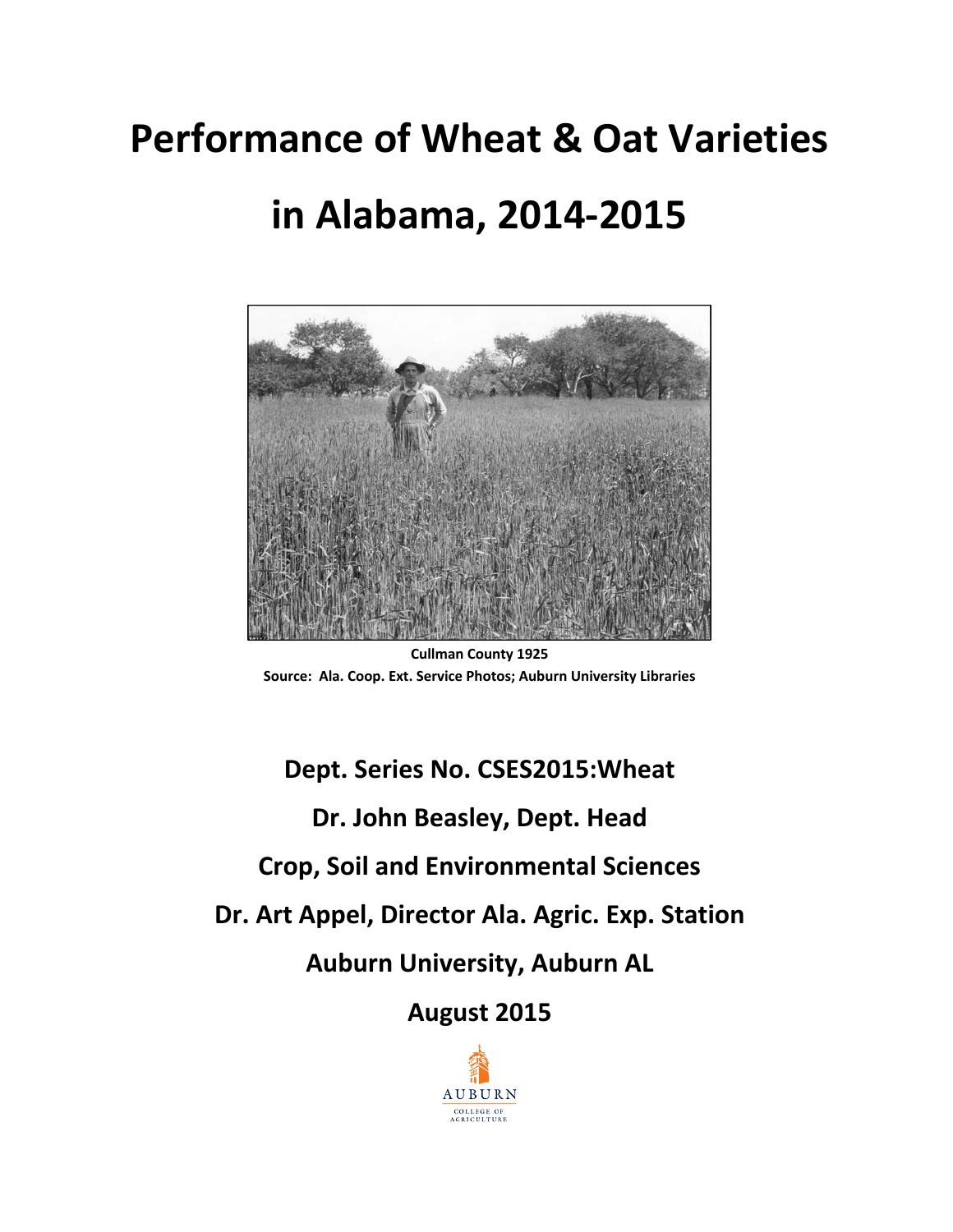# **Performance of Wheat Varieties in Alabama, 2015**

# **K. M. Glass<sup>1</sup> , C. D. Monks, B. Ortiz, and J. Brasher <sup>1</sup>**

<sup>1</sup>Agric. Program Assoc.; Prof. & Crops Agronomist; Assoc. Prof. & Wheat & Feed Grains Agronomist; Res. Ext. Assoc., resp. **Dept. of Crop, Soil & Environmental Sciences1 , Auburn University, AL 36849**

*"The mission of the Alabama Variety Testing Program is to provide research‐based, unbiased results on the performance of various crop hybrids, cultivars, and varieties to the agricultural community in our* state. We are intent on conducting these trials in a manner that will result in maximum biological yield *through methods common to the top‐producing farms in Alabama. We are committed to providing this* information in a rapid, timely manner for its use during the decision-making process. The success of the *program rests upon our ability to help Alabama producers provide a safe, dependable source of food and fiber for all families as well as economic sustainability for theirs."*

# **Methods**

Planting dates for all trials in 2014‐15 are shown in Table 1. Variety treatments were arranged in a randomized complete block experimental design with 3 replications. Fungicide treated seeds were drill planted to attain a population equivalent to local production practices. All tests were fertilized according to soil test recommendations, plus 20 lbs/acre N at planting. A top dressing of 60 lbs/acre N was made in late February or early March, just prior to "jointing".

| Table 1. Wheat & oat variety trial location, soil texture, planting date, and harvest date. |                                                                        |              |                |
|---------------------------------------------------------------------------------------------|------------------------------------------------------------------------|--------------|----------------|
| <b>Region</b>                                                                               | Ala. Exp. Station location and soil texture                            |              | 2014-2015      |
|                                                                                             |                                                                        | Date planted | Date harvested |
| <b>North</b>                                                                                | Sand Mountain Research & Ext. Center<br>Wynnville fine sandy loam      | November 4   | June 15        |
|                                                                                             | Tennessee Valley Research & Ext. Center<br>Decatur silt loam           | November 4   | June 15        |
| Central                                                                                     | Black Belt Research & Ext. Center<br>Vaiden clay                       | October 30   | June 10        |
|                                                                                             | Plant Breeding Unit, E.V. Smith Res. Ctr.<br>Cahaba fine sandy loam    | October 14   | June 3         |
|                                                                                             | Prattville Agricultural Research Unit<br>Lucedale fine sandy loam      | November 5   | June 11        |
| Southern                                                                                    | Brewton Agricultural Research Unit<br>Benndale fine sandy loam         | November 13  | May 20         |
|                                                                                             | <b>Gulf Coast Research &amp; Ext. Center</b><br>Malbis fine sandy loam | November 14  | June 5         |
|                                                                                             | Wiregrass Research & Ext. Center<br>Dothan fine sandy loam             | November 13  | June 5         |

In 2014‐2015, wheat trials were managed with foliar fungicides to prevent disease outbreaks. At maturity, grain was harvested using a small plot combine, cleaned, and weighed. Moisture and bushel test weight were also recorded unless otherwise noted.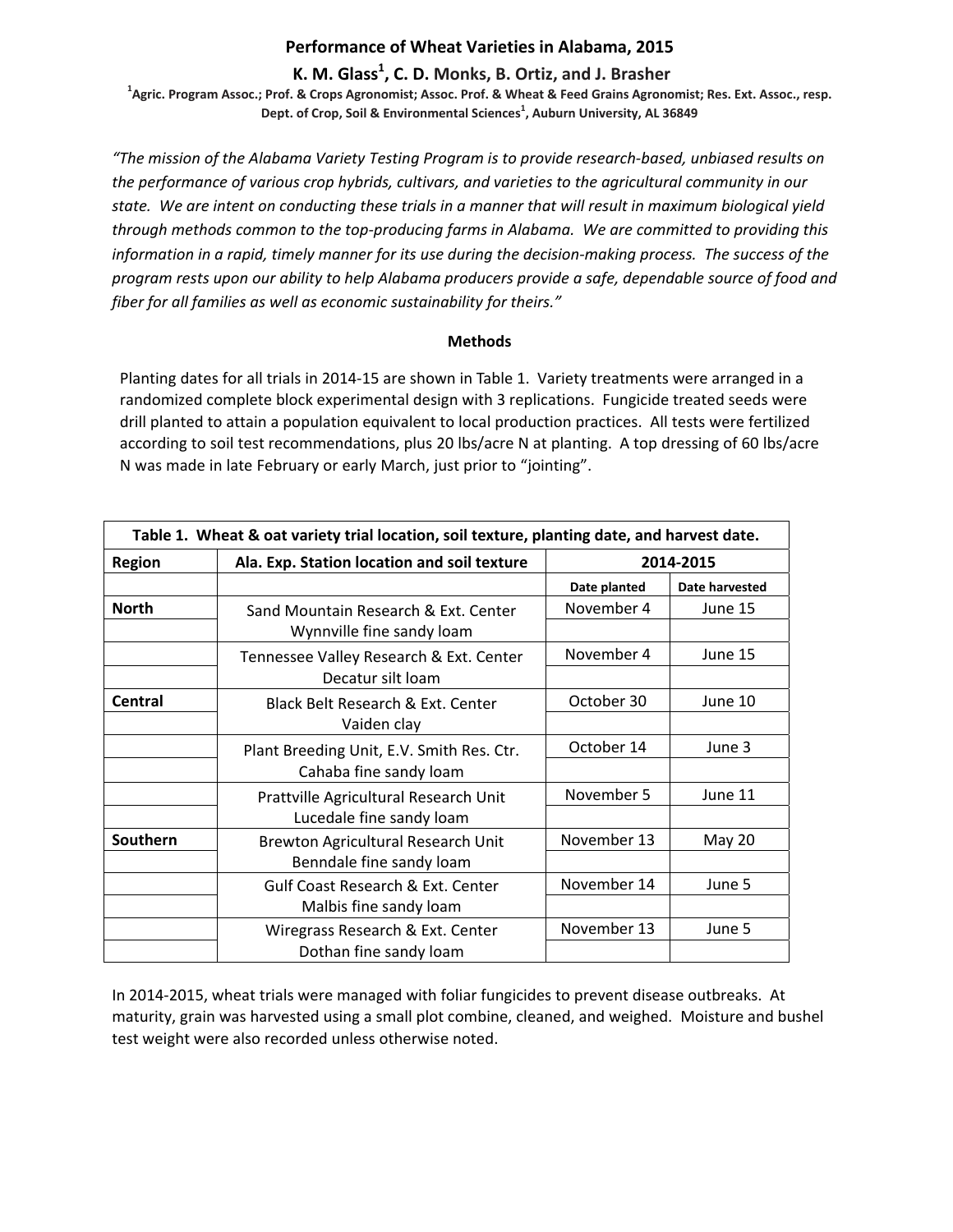# **Tables**

*\*Abbreviations: REC, Research & Extension Center; ARU, Agricultural Research Unit*

# **2015 Wheat Variety Performance‐ Yield**

# **Northern Region**

Table 2. Performance of wheat varieties in North Alabama, Tennessee Valley REC, Belle Mina Table 3. Performance of wheat varieties in Northeast Alabama, Sand Mountain REC, Crossville

# **Central Region**

Table 4. Performance of wheat varieties in Central Alabama, Black Belt REC, Marion Junction Table 5. Performance of wheat varieties in Central Alabama, Prattville ARU, Prattville Table 6. Performance of wheat varieties in Central Alabama, Plant Breeding Unit, Tallassee

# **Southern Region**

Table 7. Performance of wheat varieties in Southeast Alabama, Wiregrass REC, Headland Table 8. Performance of wheat varieties in South Alabama, Brewton ARU, Brewton Table 9. Performance of wheat varieties in Southwest Alabama, Gulf Coast REC, Fairhope *Note: Due to inclement weather and heavy lodging, the harvest at this location was lower than in previous years.*

# **Wheat Variety Performance over Multiple Years (2013 to 2015)**

# **Northern Region**

Table 10. Wheat variety performance over multiple years in North Alabama, Tennessee Valley REC, Belle Mina Table 11. Wheat variety performance over multiple years in Northeast Alabama, Sand Mountain REC, Crossville

# **Central Region**

Table 12. Wheat variety performance over multiple years in Central Alabama, Black Belt REC, Marion Junction Table 13. Wheat variety performance over multiple years in Central Alabama, Prattville ARU, Prattville Table 14. Wheat variety performance over multiple years in Central Alabama, Plant Breeding Unit, Tallassee

# **Southern Region**

Table 15. Wheat variety performance over multiple years in Southeast Alabama, Wiregrass REC, Headland Table 16. Wheat variety performance over multiple years in South Alabama, Brewton ARU, Brewton Table 17. Wheat variety performance over multiple years in Southwest Alabama, Gulf Coast REC, Fairhope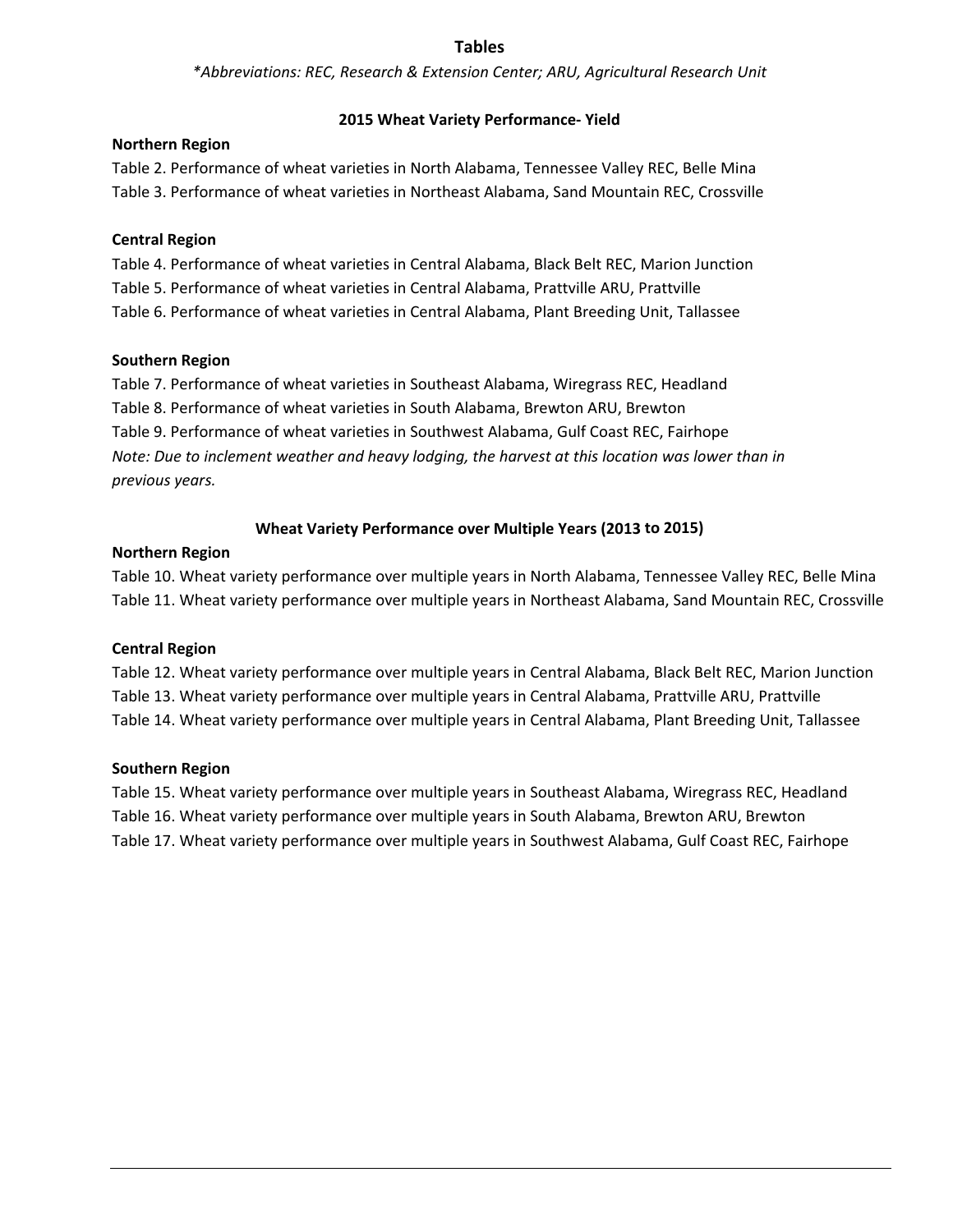# **Oat Variety Performance ‐ Yield**

# **Northern Region**

Table 18. Performance of oat varieties in North Alabama, Tennessee Valley REC, Belle Mina Table 19. Performance of oat varieties in North Alabama, Sand Mountain REC, Crossville

# **Central Region**

Table 20. Performance of oat varieties in Central Alabama, Black belt REC, Marion Junction Table 21. Performance of oat varieties in Central Alabama, Prattville ARU, Prattville Table 22. Performance of oat varieties in Central Alabama, Plant Breeding Unit, Tallassee

# **Southern Region**

Table 23. Performance of oat varieties in South Alabama, Wiregrass REC, Headland

Table 24. Performance of oat varieties in South Alabama, Brewton ARU, Brewton

Table 25. Performance of oat varieties in South Alabama, Gulf Coast REC, Fairhope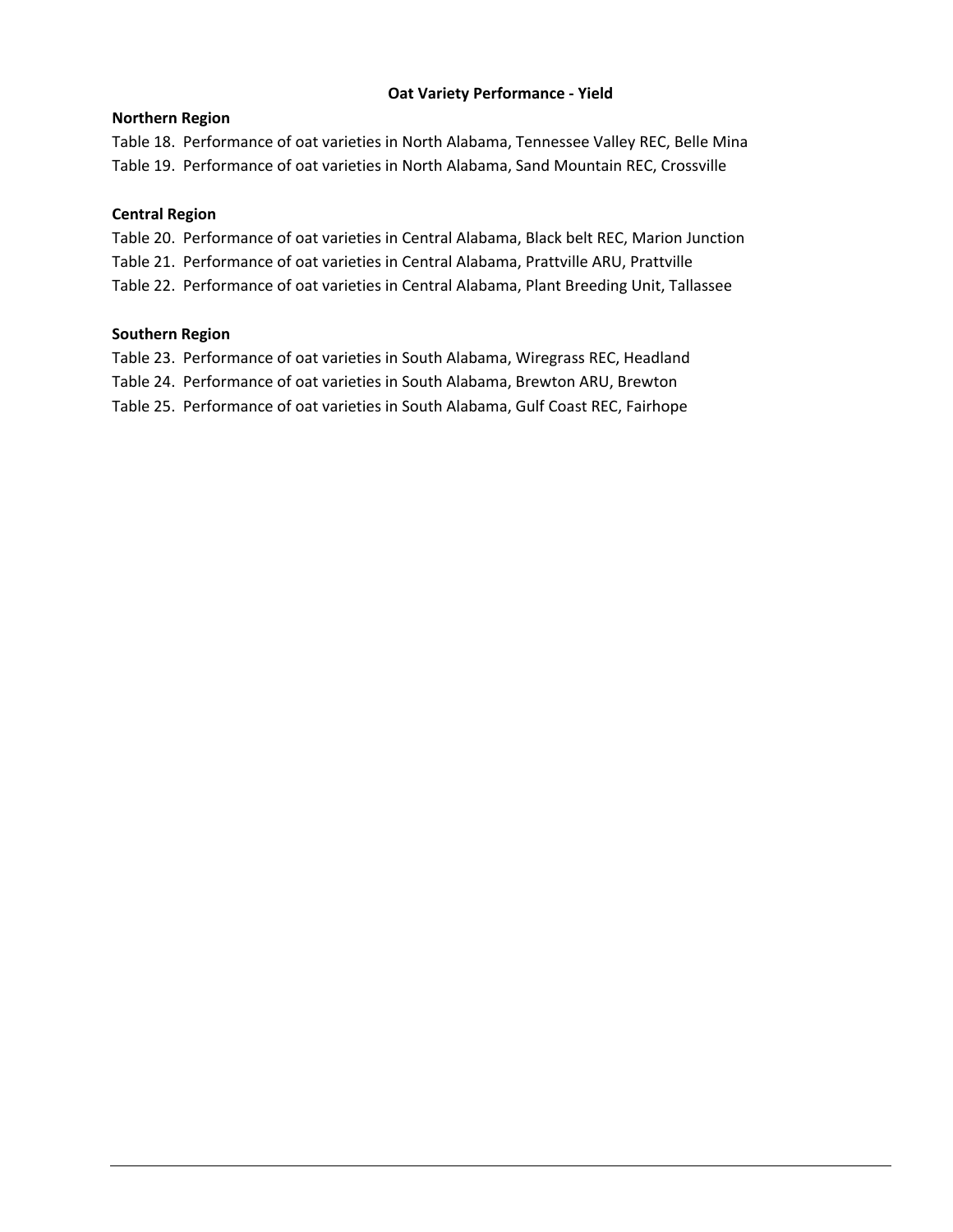| Planting Date: November 4 |                    | Harvest Date: June 5 |                    |
|---------------------------|--------------------|----------------------|--------------------|
| Variety                   | <b>Test weight</b> | Yield                | <b>Grain Yield</b> |
|                           | lbs.bushel         | rank                 | bu/acre            |
| <b>USG 3013</b>           | 56.6               | $\mathbf{1}$         | 97                 |
| Syngenta SX 104           | 57.7               | $\overline{2}$       | 92                 |
| Dixie DXEX 13-3           | 57.4               | 3                    | 90                 |
| Dixie DXEX 15-2           | 57.1               | 4                    | 89                 |
| Progeny PGX 14-3          | 56.9               | 5                    | 85                 |
| Progeny 357               | 54.7               | 6                    | 84                 |
| Dyna Gro 9522             | 56.6               | 7                    | 83                 |
| <b>USG 3201</b>           | 58.1               | 8                    | 83                 |
| Dixie DXEX 15-1           | 56.7               | 9                    | 82                 |
| Hilliard                  | 56.8               | 10                   | 82                 |
| <b>USG 3404</b>           | 56.7               | 11                   | 82                 |
| GA-04434-12LE28           | 56.9               | 12                   | 82                 |
| Progeny PGX 13-6          | 56.8               | 13                   | 82                 |
| Dyna Gro 9552             | 56.5               | 14                   | 81                 |
| Progeny 870               | 56.3               | 15                   | 81                 |
| AR00343-5-1               | 57.9               | 16                   | 81                 |
| AGS 2035                  | 58.1               | 17                   | 81                 |
| Oakes                     | 57.8               | 18                   | 80                 |
| Dixie Extreme             | 56.1               | 19                   | 80                 |
| AR01040-4-1               | 57.2               | 20                   | 80                 |
| Progeny PGX 14-5          | 58.4               | 21                   | 80                 |
| Terral TV 8861            | 57.0               | 22                   | 80                 |
| SY Harrison               | 55.7               | 23                   | 79                 |
| AGS 2038                  | 58.4               | 24                   | 79                 |
| Terral TV 8848            | 56.4               | 25                   | 79                 |
| Dixie McAlister           | 55.9               | 26                   | 79                 |
| <b>USG 3833</b>           | 55.9               | 27                   | 79                 |
| Baldwin                   | 58.6               | 28                   | 78                 |
| <b>USG 3251</b>           | 56.9               | 29                   | 78                 |
| Terral LA 754             | 55.0               | 30                   | 78                 |
| Progeny 125               | 56.3               | 31                   | 77                 |
| Progeny 410               | 56.6               | 32                   | 77                 |
| VA 10W-96                 | 57.9               | 33                   | 77                 |
| <b>USG 3756</b>           | 57.3               | 34                   | 77                 |
| Dixie Kelsey              | 57.6               | 35                   | 75                 |
| ARGA04510-11LE24          | 55.9               | 36                   | 75                 |
| GA-03564-12E6             | 57.6               | 37                   | 75                 |
| VA 11W-106                | 56.5               | 38                   | 74                 |
| Jamestown                 | 58.7               | 39                   | 72                 |
| GA-04417-12E33            | 56.9               | 40                   | 71                 |
| Terral LA 841             | 54.9               | 41                   | 71                 |
| GA-07163-12LE9            | 56.1               | 42                   | 70                 |
| AGS 2027                  | 55.5               | 43                   | 67                 |
| Savoy                     | 56.4               | 44                   | 66                 |
| AGS 2040                  | 56.9               | 45                   | 64                 |
| <b>Trial Mean</b>         |                    |                      | 79                 |
| LSD (0.10)                |                    |                      | 8                  |
| CV (%)                    |                    |                      | $\overline{7}$     |
| Pr>F                      |                    |                      | 0.0001             |

# **Table 2. Performance of wheat varieties at Tennessee Valley REC, Belle Mina**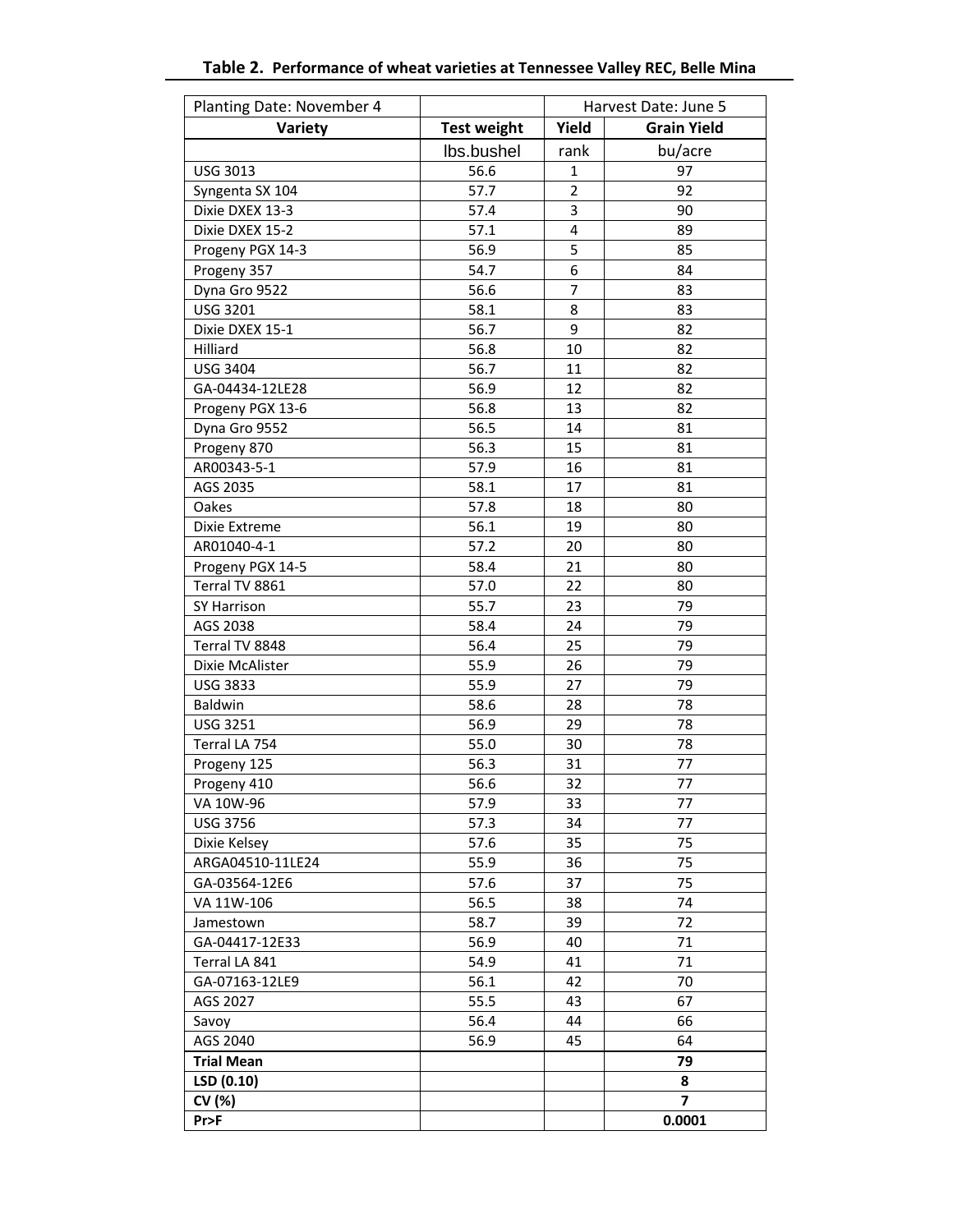| Planting Date: November 4 |                    |                | Harvest Date: June 15 |
|---------------------------|--------------------|----------------|-----------------------|
| Variety                   | <b>Test weight</b> | Yield          | <b>Grain Yield</b>    |
|                           | lbs/bushel         | rank           | bu/acre               |
| Syngenta SX 104           | 60.0               | $\mathbf{1}$   | 122                   |
| Progeny 357               | 55.6               | $\overline{2}$ | 122                   |
| Dixie DXEX 13-3           | 58.1               | 3              | 117                   |
| Progeny 125               | 57.9               | $\overline{4}$ | 116                   |
| VA 10W-96                 | 59.3               | 5              | 114                   |
| Hilliard                  | 58.4               | 6              | 112                   |
| <b>USG 3013</b>           | 56.7               | 7              | 112                   |
| Progeny PGX 13-6          | 57.5               | 8              | 112                   |
| Progeny 410               | 58.6               | 9              | 111                   |
| Terral LA 754             | 56.4               | 10             | 111                   |
| <b>USG 3756</b>           | 58.9               | 11             | 110                   |
| <b>USG 3404</b>           | 57.3               | 12             | 110                   |
| AGS 2035                  | 57.5               | 13             | 109                   |
| AGS 2027                  | 56.1               | 14             | 109                   |
| Dixie Extreme             | 58.1               | 15             | 109                   |
| <b>USG 3251</b>           | 57.3               | 16             | 109                   |
| Dixie DXEX 15-1           | 57.7               | 17             | 109                   |
| GA-03564-12E6             | 58.7               | 18             | 108                   |
| AR01040-4-1               | 58.6               | 19             | 108                   |
| GA-04434-12LE28           | 57.2               | 20             | 107                   |
| <b>USG 3201</b>           | 59.1               | 21             | 107                   |
| Terral TV 8861            | 58.4               | 22             | 106                   |
| Dyna Gro 9522             | 56.8               | 23             | 106                   |
| Dixie DXEX 15-2           | 56.2               | 24             | 106                   |
| Terral TV 8848            | 56.9               | 25             | 105                   |
| Dyna Gro 9552             | 57.3               | 26             | 105                   |
| Oakes                     | 60.5               | 27             | 105                   |
| Dixie Kelsey              | 58.9               | 28             | 104                   |
| GA-07163-12LE9            | 56.5               | 29             | 104                   |
| SY Harrison               | 56.1               | 30             | 102                   |
| Baldwin                   | 58.5               | 31             | 102                   |
| Progeny PGX 14-5          | 60.9               | 32             | 102                   |
| Savoy                     | 58.2               | 33             | 101                   |
| AR00343-5-1               | 59.9               | 34             | 101                   |
| ARGA04510-11LE24          | 55.8               | 35             | 100                   |
| VA 11W-106                | 58.4               | 36             | 100                   |
| AGS 2038                  | 58.9               | 37             | 99                    |
| Progeny PGX 14-3          | 57.5               | 38             | 99                    |
| <b>USG 3833</b>           | 57.3               | 39             | 99                    |
| GA-04417-12E33            | 56.8               | 40             | 99                    |
| AGS 2040                  | 57.3               | 41             | 97                    |
| Dixie McAlister           | 55.3               | 42             | 94                    |
| Jamestown                 | 60.1               | 43             | 93                    |
| Progeny 870               | 55.5               | 44             | 91                    |
| Terral LA 841             | 53.9               | 45             | 90                    |
| <b>Trial Mean</b>         |                    |                | 106                   |
| LSD (0.10)                |                    |                | 26                    |
| CV (%)                    |                    |                | 8                     |
| Pr                        |                    |                | 0.0007                |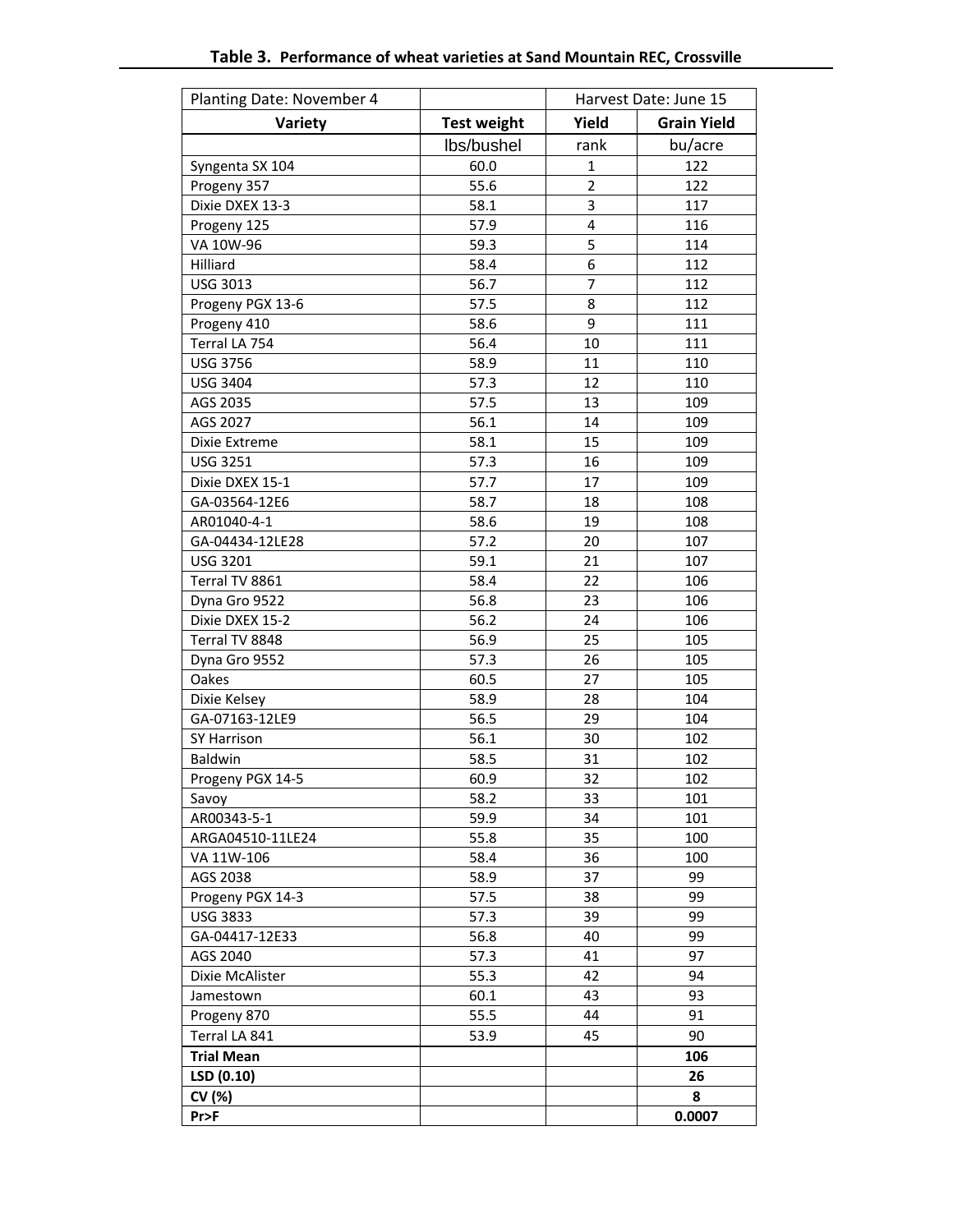| Planting Date: October 30 | Harvest Date: June 10 |                |                    |
|---------------------------|-----------------------|----------------|--------------------|
| Variety                   | <b>Test weight</b>    | Yield          | <b>Grain Yield</b> |
|                           | lbs/bushel            | rank           | bu/acre            |
| Terral LA 754             | 53.7                  | $\mathbf{1}$   | 53                 |
| <b>USG 3251</b>           | 54.0                  | $\overline{2}$ | 50                 |
| <b>USG 3404</b>           | 53.4                  | 3              | 48                 |
| Progeny PGX 13-6          | 54.4                  | 4              | 48                 |
| AR00343-5-1               | 55.4                  | 5              | 48                 |
| Progeny PGX 14-5          | 56.0                  | 6              | 47                 |
| Progeny 870               | 52.9                  | 7              | 47                 |
| GA-03564-12E6             | 56.4                  | 8              | 47                 |
| ARGA04510-11LE24          | 52.9                  | 9              | 46                 |
| <b>USG 3120</b>           | 55.9                  | 10             | 45                 |
| Progeny 357               | 52.1                  | 11             | 45                 |
| Baldwin                   | 53.9                  | 12             | 45                 |
| Jamestown                 | 56.8                  | 13             | 45                 |
| AR01040-4-1               | 54.3                  | 14             | 44                 |
| Progeny PGX 14-3          | 54.6                  | 15             | 44                 |
| AGS 2035                  | 54.8                  | 16             | 43                 |
| Hilliard                  | 54.0                  | 17             | 42                 |
| Progeny 125               | 53.7                  | 18             | 42                 |
| Terral TV 8848            | 53.2                  | 19             | 42                 |
| Progeny 410               | 53.5                  | 20             | 41                 |
| Terral TV 8861            | 54.1                  | 21             | 41                 |
| Terral LA 841             | 52.0                  | 22             | 41                 |
| AGS 2038                  | 55.3                  | 23             | 40                 |
| GA-04417-12E33            | 55.1                  | 24             | 40                 |
| GA-07163-12LE9            | 52.6                  | 25             | 39                 |
| Oglethorpe                | 53.9                  | 26             | 39                 |
| Limagrain LCS 2564        | 56.8                  | 27             | 38                 |
| GA-04434-12LE28           | 53.6                  | 28             | 37                 |
| VA 11W-106                | 54.3                  | 29             | 37                 |
| Savoy                     | 55.0                  | 30             | 34                 |
| AGS 2027                  | 53.4                  | 31             | 34                 |
| AGS 2040                  | 54.5                  | 32             | 32                 |
| <b>Trial Mean</b>         |                       |                | 43                 |
| LSD (0.10)                |                       |                | 7                  |
| CV (%)                    |                       |                | 11.2               |
| Pr>F                      |                       |                | 0.0001             |

**Table 4. Performance of wheat varieties at Black Belt REC, Marion Junction**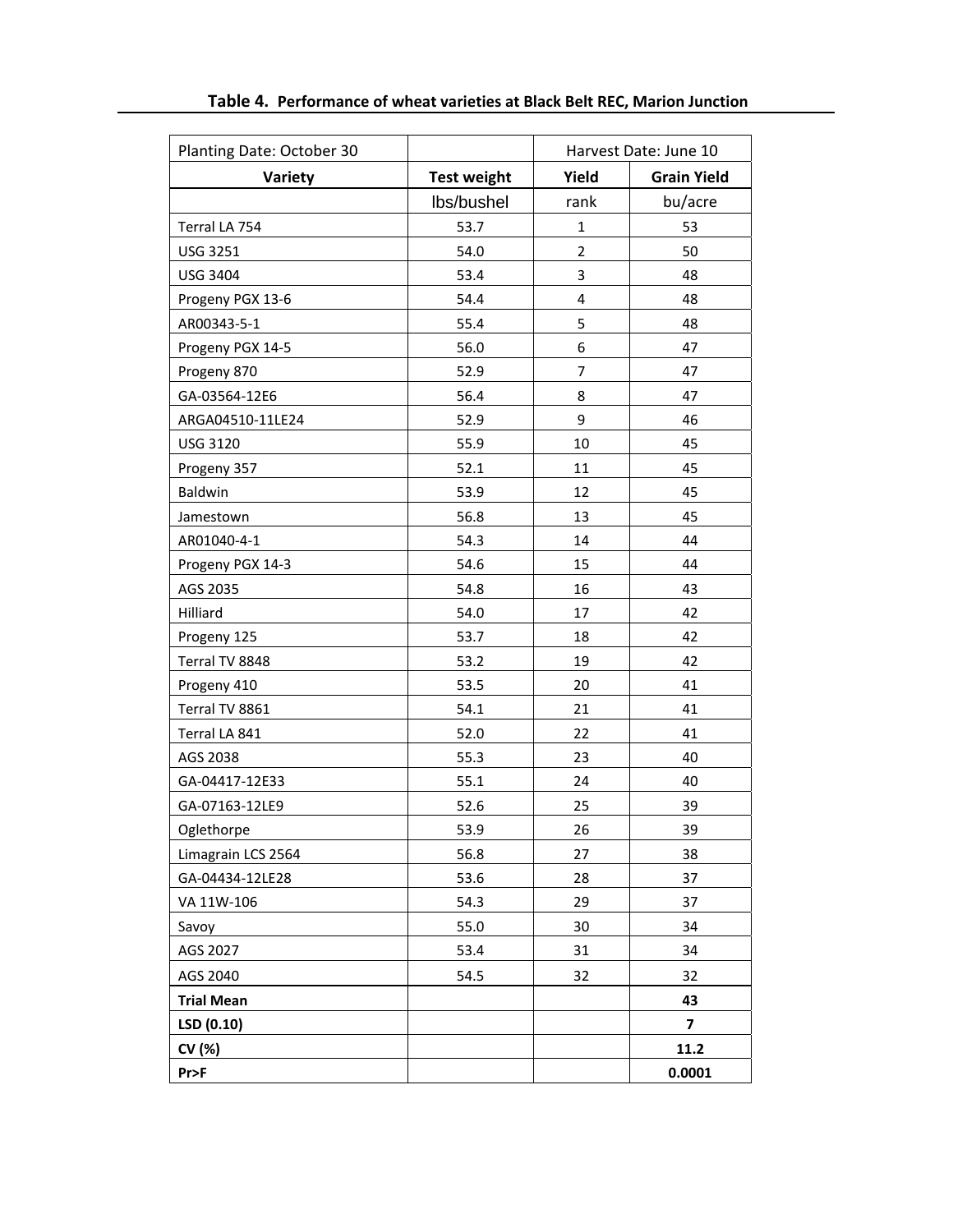| Planting Date: November 5 |                    |                | Harvest Date: June 11 |
|---------------------------|--------------------|----------------|-----------------------|
| Variety                   | <b>Test weight</b> | Yield          | <b>Grain Yield</b>    |
|                           | lbs/bushel         | rank           | bu/acre               |
| Terral TV 8848            | 53.8               | $\mathbf{1}$   | 81                    |
| Progeny PGX 13-6          | 53.4               | $\overline{2}$ | 81                    |
| Savoy                     | 55.6               | 3              | 80                    |
| <b>USG 3120</b>           | 55.9               | 4              | 80                    |
| Terral TV 8861            | 54.7               | 5              | 77                    |
| <b>USG 3404</b>           | 54.0               | 6              | 76                    |
| GA-03564-12E6             | 54.6               | 7              | 75                    |
| <b>USG 3251</b>           | 54.1               | 8              | 74                    |
| Progeny 870               | 51.6               | 9              | 74                    |
| Terral LA 754             | 53.6               | 10             | 74                    |
| Jamestown                 | 57.4               | 11             | 74                    |
| Progeny PGX 14-3          | 54.7               | 12             | 73                    |
| AGS 2040                  | 55.7               | 13             | 70                    |
| Progeny PGX 14-5          | 55.2               | 14             | 69                    |
| Progeny 357               | 52.1               | 15             | 68                    |
| AR00343-5-1               | 53.0               | 16             | 68                    |
| VA 11W-106                | 54.5               | 17             | 67                    |
| Terral LA 841             | 52.0               | 18             | 66                    |
| Hilliard                  | 53.5               | 19             | 66                    |
| GA-04434-12LE28           | 51.6               | 20             | 66                    |
| Progeny 125               | 53.9               | 21             | 66                    |
| Oglethorpe                | 53.7               | 22             | 65                    |
| AR01040-4-1               | 51.4               | 23             | 64                    |
| GA-07163-12LE9            | 51.5               | 24             | 64                    |
| AGS 2027                  | 52.8               | 25             | 63                    |
| Progeny 410               | 53.3               | 26             | 61                    |
| GA-04417-12E33            | 52.8               | 27             | 56                    |
| Baldwin                   | 52.5               | 28             | 55                    |
| VA 10W-96                 | 53.8               | 29             | 54                    |
| AGS 2035                  | 55.7               | 30             | 54                    |
| AGS 2038                  | 50.7               | 31             | 45                    |
| ARGA04510-11LE24          | 50.1               | 32             | 35                    |
| <b>Trial Mean</b>         |                    |                | 67                    |
| LSD (0.10)                |                    |                | 9                     |
| CV (%)                    |                    |                | 9.7                   |
| Pr>F                      |                    |                | 0.0001                |

**Table 5. Performance of wheat varieties at Prattville ARU, Prattville**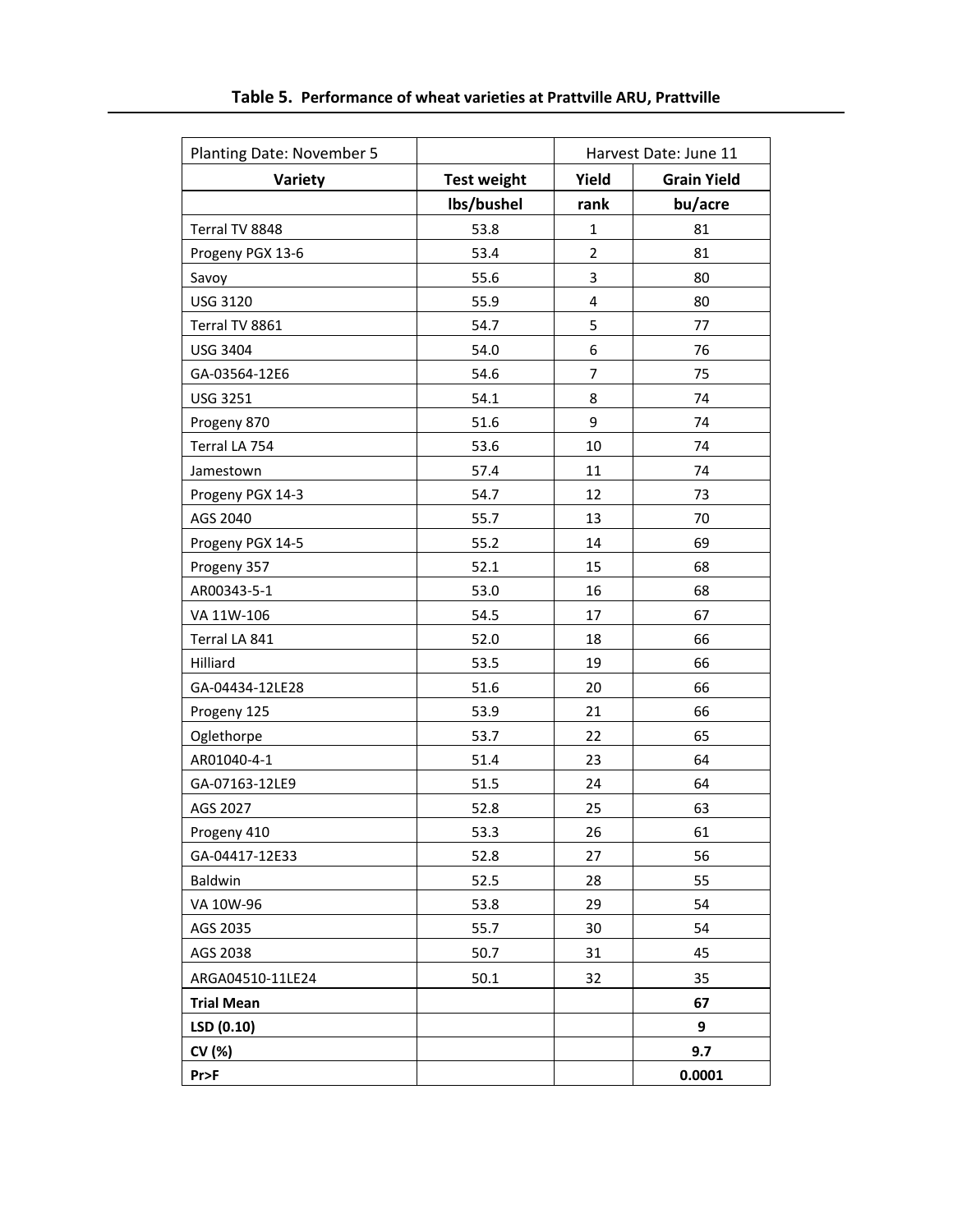| Planting Date: October 30 | Harvest Date: June 3 |                |                    |
|---------------------------|----------------------|----------------|--------------------|
| Variety                   | <b>Test weight</b>   | Yield          | <b>Grain Yield</b> |
|                           | lbs/bushel           | rank           | bu/acre            |
| GA-03564-12E6             | 54.0                 | $\mathbf{1}$   | 57                 |
| Terral TV 8861            | 51.8                 | $\overline{2}$ | 56                 |
| AGS 2035                  | 53.4                 | 3              | 55                 |
| Progeny PGX 14-3          | 52.1                 | 4              | 54                 |
| Progeny 870               | 49.2                 | 5              | 52                 |
| Terral TV 8848            | 52.3                 | 6              | 51                 |
| Progeny PGX 13-6          | 50.0                 | 7              | 51                 |
| <b>USG 3251</b>           | 52.4                 | 8              | 51                 |
| Baldwin                   | 53.6                 | 9              | 51                 |
| Terral LA 754             | 50.9                 | 10             | 50                 |
| <b>USG 3404</b>           | 50.6                 | 11             | 50                 |
| VA 10W-96                 | 54.0                 | 12             | 50                 |
| AGS 2040                  | 51.8                 | 13             | 50                 |
| GA-07163-12LE9            | 50.2                 | 14             | 49                 |
| Jamestown                 | 54.4                 | 15             | 48                 |
| GA-04434-12LE28           | 51.2                 | 16             | 47                 |
| Savoy                     | 50.2                 | 17             | 46                 |
| Progeny PGX 14-5          | 55.5                 | 18             | 46                 |
| Hilliard                  | 52.2                 | 19             | 44                 |
| Oglethorpe                | 49.5                 | 20             | 40                 |
| AR01040-4-1               | 50.1                 | 21             | 39                 |
| AGS 2027                  | 50.0                 | 22             | 39                 |
| AGS 2038                  | 51.6                 | 23             | 39                 |
| <b>USG 3120</b>           | 51.6                 | 24             | 38                 |
| Progeny 125               | 51.4                 | 25             | 38                 |
| ARGA04510-11LE24          | 51.4                 | 26             | 38                 |
| VA 11W-106                | 53.0                 | 27             | 35                 |
| AR00343-5-1               | 51.6                 | 28             | 35                 |
| Progeny 357               | 50.3                 | 29             | 34                 |
| GA-04417-12E33            | 49.8                 | 30             | 34                 |
| Terral LA 841             | 47.1                 | 31             | 34                 |
| Progeny 410               | 52.2                 | 32             | 33                 |
| <b>Trial Mean</b>         |                      |                | 45                 |
| LSD (0.10)                |                      |                | 9                  |
| CV (%)                    |                      |                | 14                 |
| Pr>F                      |                      |                | 0.0001             |

**Table 6. Performance of wheat varieties at the Plant Breeding Unit, Tallassee**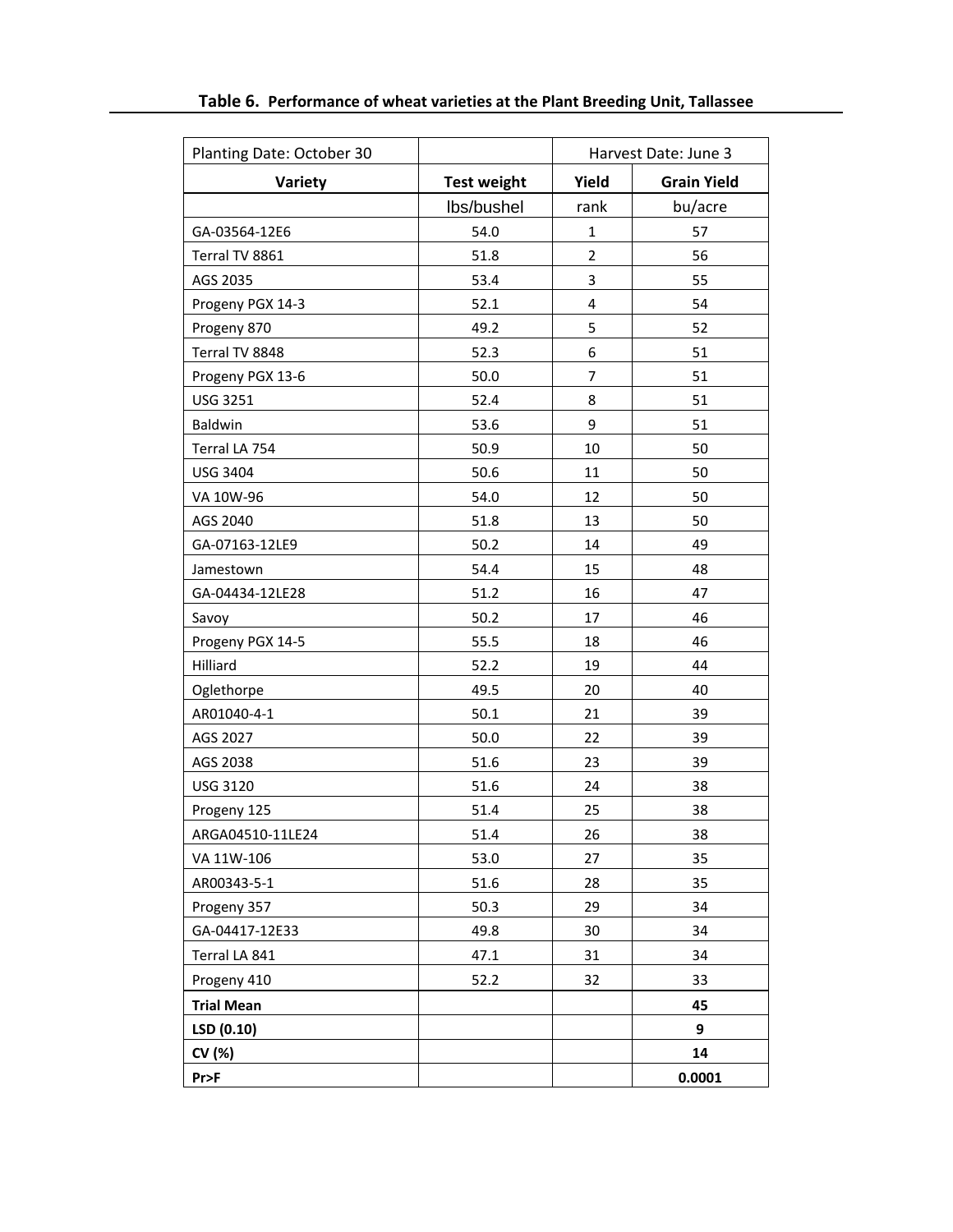| Planting Date: November 13 |                    | Harvest Date: May 29    |                    |
|----------------------------|--------------------|-------------------------|--------------------|
| Variety                    | <b>Test weight</b> | Yield                   | <b>Grain Yield</b> |
|                            | lbs/bushel         | rank                    | bu/acre            |
| AGS 2035                   | 51.9               | $\mathbf{1}$            | 72                 |
| AGS 2038                   | 54.3               | $\overline{2}$          | 72                 |
| Terral TV 8861             | 54.4               | 3                       | 71                 |
| VA 10W-96                  | 54.7               | $\overline{\mathbf{4}}$ | 69                 |
| Hilliard                   | 54.1               | 5                       | 68                 |
| Baldwin                    | 55.6               | 6                       | 66                 |
| Jamestown                  | 51.0               | 7                       | 65                 |
| <b>USG 3120</b>            | 49.7               | 8                       | 63                 |
| GA-03564-12E6              | 54.8               | 9                       | 63                 |
| AGS 2027                   | 52.9               | 10                      | 63                 |
| Terral LA 754              | 48.7               | 11                      | 62                 |
| GA-07163-12LE9             | 49.3               | 12                      | 62                 |
| Terral TV 8848             | 54.1               | 13                      | 61                 |
| Limagrain LCS 2564         | 54.7               | 14                      | 60                 |
| Progeny PGX 14-5           | 56.9               | 15                      | 59                 |
| GA-04417-12E33             | 51.4               | 16                      | 57                 |
| ARGA04510-11LE24           | 53.3               | 17                      | 56                 |
| AGS 2040                   | 51.7               | 18                      | 54                 |
| AR00343-5-1                | 54.1               | 19                      | 54                 |
| Progeny PGX 13-6           | 54.1               | 20                      | 53                 |
| Savoy                      | 48.7               | 21                      | 52                 |
| Terral LA 841              | 48.7               | 22                      | 51                 |
| Progeny 870                | 51.8               | 23                      | 51                 |
| Progeny PGX 14-3           | 54.5               | 24                      | 50                 |
| GA-04434-12LE28            | 48.5               | 25                      | 50                 |
| Oglethorpe                 | 50.3               | 26                      | 49                 |
| Progeny 410                | 54.3               | 27                      | 48                 |
| AR01040-4-1                | 51.9               | 28                      | 47                 |
| Progeny 357                | 52.5               | 29                      | 45                 |
| VA 11W-106                 | 54.4               | 30                      | 44                 |
| Progeny 125                | 50.5               | 31                      | 43                 |
| <b>Trial Mean</b>          |                    |                         | 58                 |
| LSD (0.10)                 |                    |                         | 10                 |
| CV (%)                     |                    |                         | 13.2               |
| $Pr$ $F$                   |                    |                         | 0.0001             |

**Table 7. Performance of wheat varieties at Wiregrass REC, Headland**

Note: Moderate lodging due to storms just before harvest.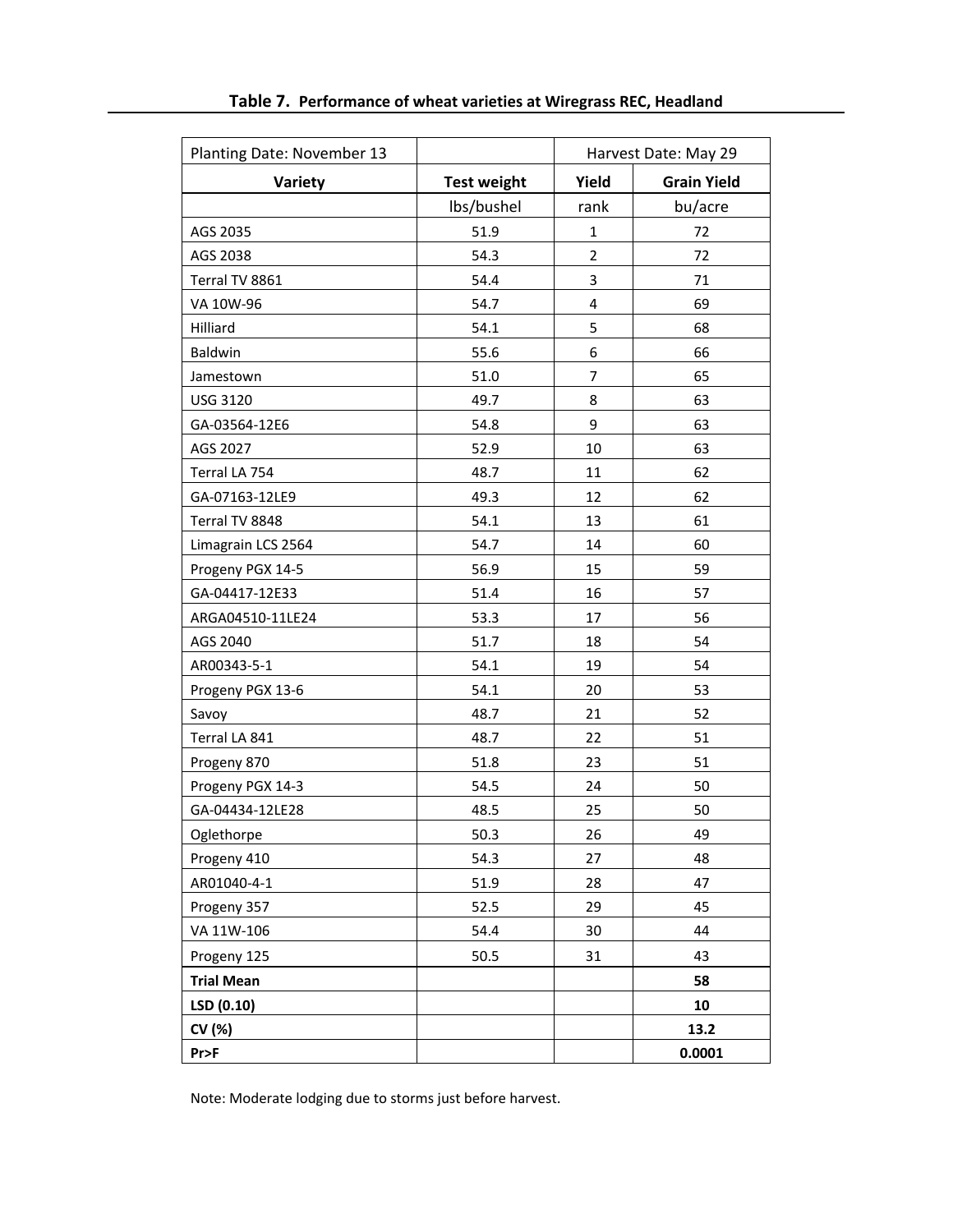| Planting Date: November 30 |                    |                | Harvest Date: May 20 |
|----------------------------|--------------------|----------------|----------------------|
| Variety                    | <b>Test Weight</b> | Yield          | <b>Grain Yield</b>   |
|                            | lbs/bushel         | rank           | bu/acre              |
| Savoy                      | 56.5               | $\mathbf{1}$   | 73                   |
| Terral TV 8861             | 56.3               | $\overline{2}$ | 69                   |
| Terral TV 8848             | 52.9               | 3              | 69                   |
| Terral LA 754              | 52.4               | 4              | 67                   |
| AGS 2027                   | 52.4               | 5              | 67                   |
| ARGA04510-11LE24           | 56.0               | 6              | 65                   |
| AR01040-4-1                | 53.9               | 7              | 64                   |
| GA-07163-12LE9             | 49.0               | 8              | 62                   |
| <b>USG 3013</b>            | 51.7               | 9              | 61                   |
| GA-03564-12E6              | 57.6               | 10             | 60                   |
| Hilliard                   | 56.1               | 11             | 60                   |
| GA-04434-12LE28            | 51.4               | 12             | 60                   |
| Oglethorpe                 | 52.2               | 13             | 58                   |
| AGS 2038                   | 52.7               | 14             | 58                   |
| AR00343-5-1                | 52.3               | 15             | 58                   |
| GA-04417-12E33             | 53.6               | 16             | 58                   |
| AGS 2035                   | 55.6               | 17             | 57                   |
| <b>USG 3120</b>            | 51.2               | 18             | 57                   |
| Limagrain LCS 2564         | 55.9               | 19             | 56                   |
| Terral LA 841              | 49.1               | 20             | 56                   |
| VA 10W-96                  | 57.0               | 21             | 56                   |
| AGS 2040                   | 56.9               | 22             | 55                   |
| VA 11W-106                 | 56.6               | 23             | 54                   |
| Baldwin                    | 54.8               | 24             | 54                   |
| Progeny PGX 14-5           | 55.2               | 25             | 53                   |
| Jamestown                  | 52.1               | 26             | 53                   |
| Progeny PGX 14-3           | 55.8               | 27             | 48                   |
| Progeny PGX 13-6           | 53.6               | 28             | 47                   |
| Progeny 410                | 56.0               | 29             | 46                   |
| Progeny 125                | 53.3               | 30             | 46                   |
| Progeny 870                | 50.8               | 31             | 39                   |
| Progeny 357                | 49.4               | 32             | 19                   |
| <b>Trial Mean</b>          |                    |                | 54                   |
| LSD (0.10)                 |                    |                | 7                    |
| CV (%)                     |                    |                | 9.3                  |
| Pr>F                       |                    |                | 0.0001               |

**Table 8. Performance of wheat varieties at Brewton ARU, Brewton**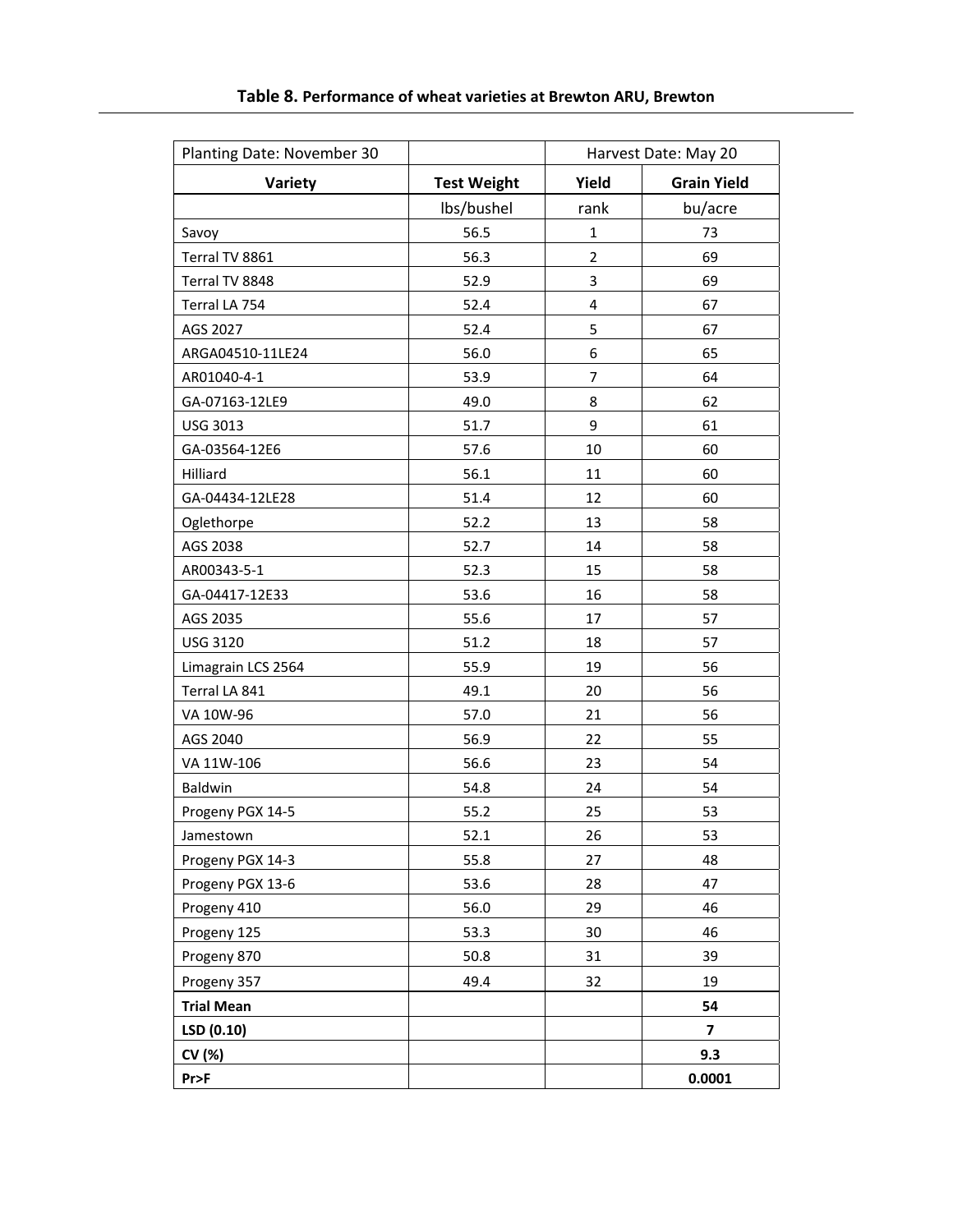| Planting Date: November 14 |                    | Harvest Date: June 5 |                    |
|----------------------------|--------------------|----------------------|--------------------|
| Variety                    | <b>Test weight</b> | Yield                | <b>Grain yield</b> |
|                            | Ibs/bushel         | rank                 | bu/acre            |
| AGS 2035                   | 48.9               | $\mathbf{1}$         | 53                 |
| Hilliard                   | 49.6               | $\overline{2}$       | 51                 |
| Savoy                      | 47.5               | 3                    | 50                 |
| Baldwin                    | 52.5               | 4                    | 48                 |
| AGS 2038                   | 48.6               | 5                    | 45                 |
| Jamestown                  | 50.9               | 6                    | 41                 |
| AGS 2040                   | 49.9               | $\overline{7}$       | 40                 |
| VA 10W-96                  | 52.7               | 8                    | 39                 |
| Terral LA 754              | 46.6               | 9                    | 37                 |
| <b>USG 3120</b>            | 46.2               | 10                   | 37                 |
| GA-04434-12LE28            | 43.6               | 11                   | 35                 |
| VA 11W-106                 | 53.0               | 12                   | 34                 |
| Progeny 870                | 48.4               | 13                   | 34                 |
| GA-03564-12E6              | 51.6               | 14                   | 34                 |
| GA-07163-12LE9             | 42.8               | 15                   | 33                 |
| AR00343-5-1                | 45.2               | 16                   | 33                 |
| Progeny 125                | 47.9               | 17                   | 31                 |
| Progeny PGX 14-5           | 54.3               | 18                   | 31                 |
| Oglethorpe                 | 46.5               | 19                   | 29                 |
| Progeny 410                | 50.2               | 20                   | 28                 |
| Limagrain LCS 2564         | 50.6               | 21                   | 28                 |
| ARGA04510-11LE24           | 47.5               | 22                   | 28                 |
| USG 3013                   | 46.2               | 23                   | 28                 |
| AR01040-4-1                | 47.6               | 24                   | 27                 |
| Terral LA 841              | 44.1               | 25                   | 25                 |
| AGS 2027                   | 46.1               | 26                   | 23                 |
| GA-04417-12E33             | 44.6               | 27                   | 22                 |
| Progeny PGX 13-6           | 48.8               | 28                   | 20                 |
| Terral TV 8861             | 49.2               | 29                   | 19                 |
| Progeny PGX 14-3           | 44.3               | 30                   | 18                 |
| Terral TV 8848             | 47.9               | 31                   | 12                 |
| Progeny 357                |                    | 32                   | 4                  |
| <b>Trial Mean</b>          |                    |                      | 32                 |
| LSD (0.10)                 |                    |                      | 9                  |
| CV (%)                     |                    |                      | 21.3               |
| Pr > F                     |                    |                      | 0.0001             |

**Table 9. Performance of wheat varieties at Gulf Coast REC, Fairhope**

Note: Severe lodging due to storms just before harvest.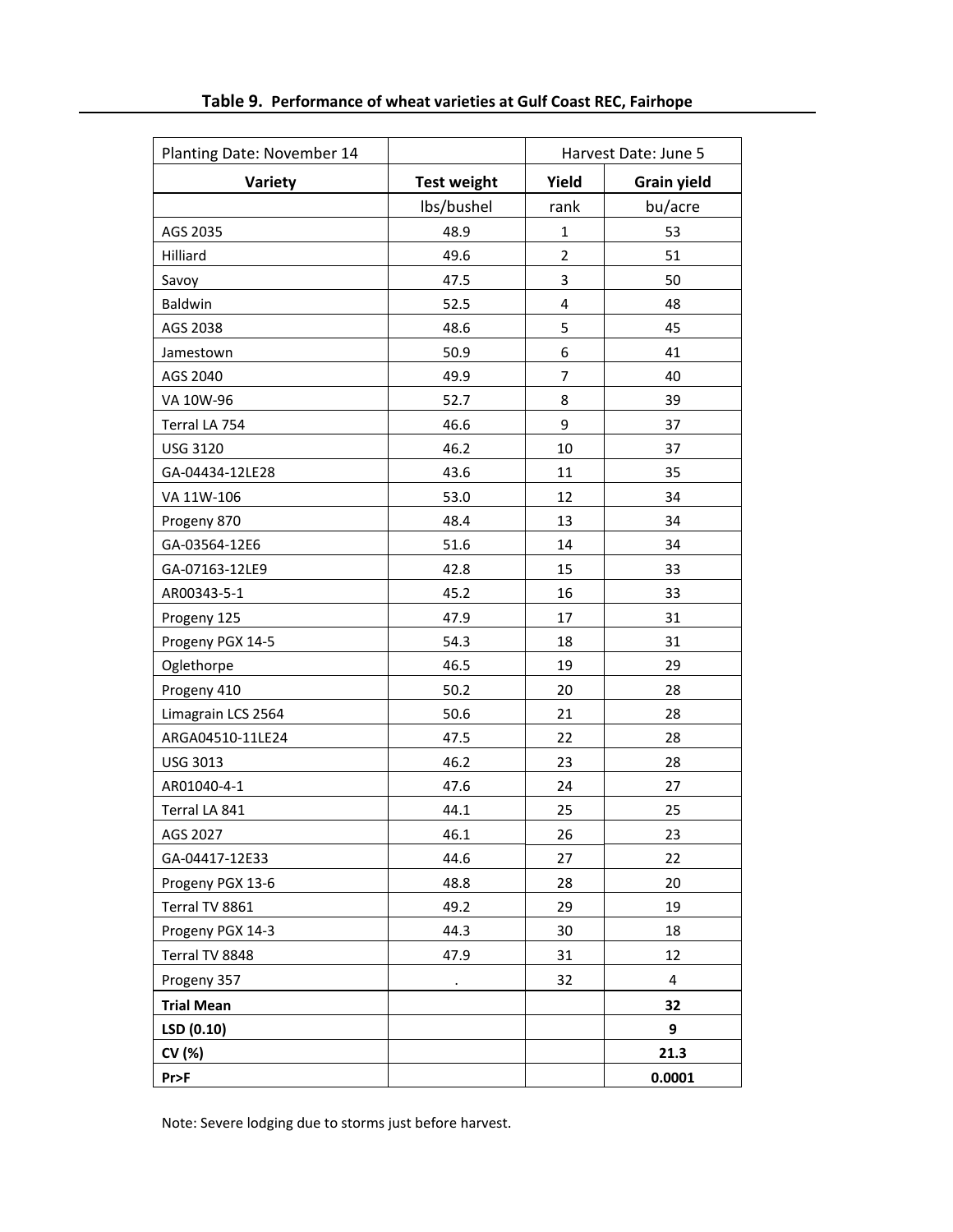# **Table 10. Wheat variety performance over multiple years at Tennessee Valley REC, Belle Mina**

|                | Average Yield (bu/acre) |           |           |
|----------------|-------------------------|-----------|-----------|
| Variety        | 2015                    | 2014-2015 | 2013-2015 |
|                | 1-year                  | 2-year    | 3-year    |
| Terral TV 8861 | 80                      | 78        | 89        |
| Terral TV 8848 | 79                      | 78        | 86        |
| <b>Baldwin</b> | 78                      | 76        | 83        |
| AGS 2035       | 81                      | 74        | 80        |
| Progeny 125    | 77                      | 66        | 76        |
| Oakes          | 80                      | 67        | 76        |
| Jamestown      | 72                      | 68        | 75        |

*\* Sorted by 3‐year average*

# **Table 11. Wheat variety performance over multiple years at Sand Mountain REC, Crossville**

|                | <b>Average Yield (bu/acre)</b> |           |           |
|----------------|--------------------------------|-----------|-----------|
| Variety        | 2015                           | 2014-2015 | 2013-2015 |
|                | 1-year                         | 2-year    | 3-year    |
| Terral TV 8848 | 105                            | 105       | 105       |
| Progeny 357    | 122                            | 107       | 105       |
| Terral TV 8861 | 106                            | 102       | 101       |
| Progeny 125    | 116                            | 103       | 95        |
| Progeny 870    | 91                             | 94        | 93        |
| <b>Baldwin</b> | 102                            | 94        | 89        |
| Jamestown      | 93                             | 89        | 89        |
| AGS 2035       | 109                            | 92        | 88        |

*\* Sorted by 3‐year average.*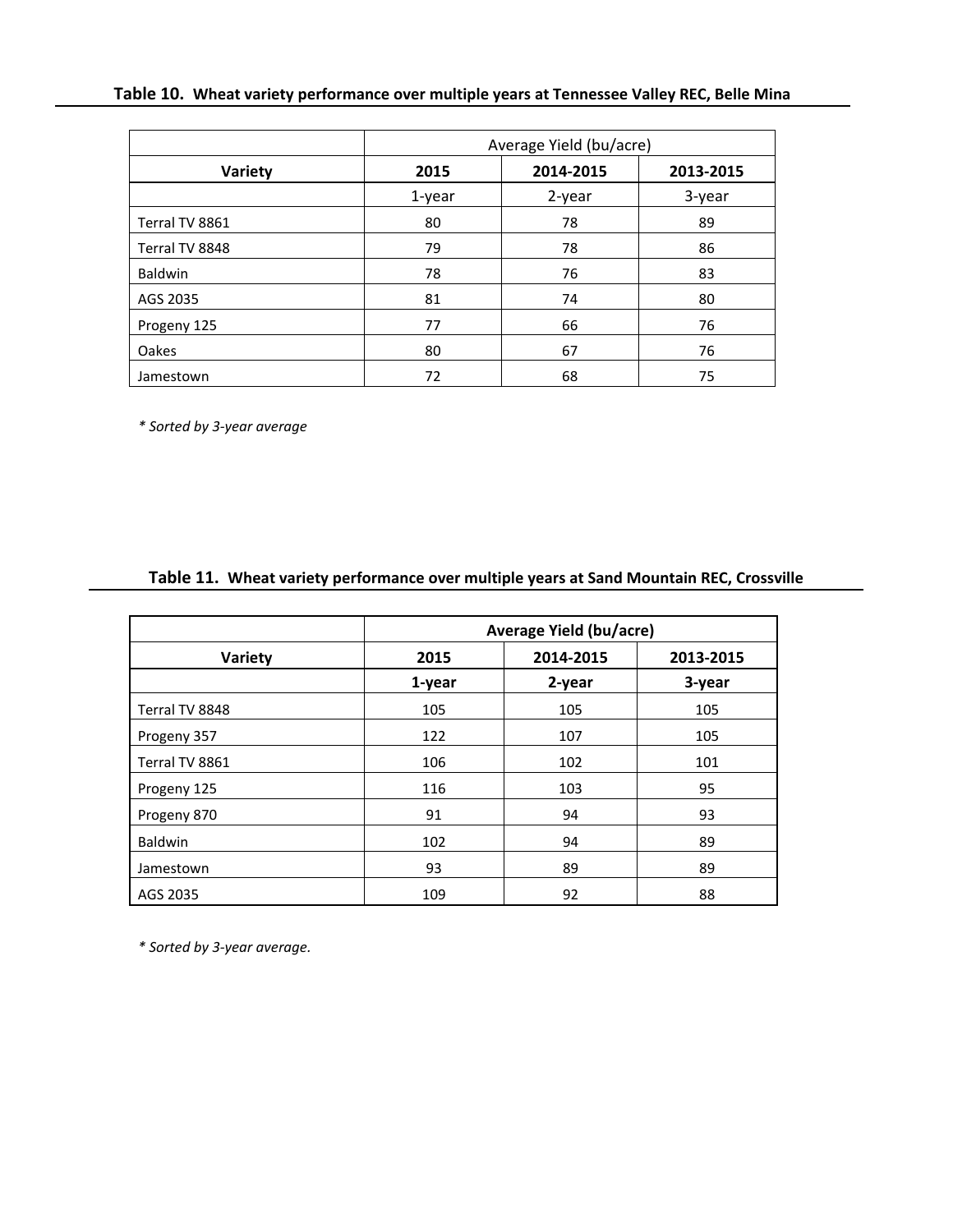# **BBS ‐ No averages available**

|                | <b>Average Yield (bu/acre)</b> |           |           |
|----------------|--------------------------------|-----------|-----------|
| Variety        | 2015                           | 2014-2015 | 2013-2015 |
|                | 1-year                         | 2-year    | 3-year    |
| Oglethorpe     | 65                             | 64        | 80        |
| Jamestown      | 74                             | 65        | 76        |
| Progeny 125    | 66                             | 64        | 76        |
| Terral LA 841  | 66                             | 62        | 73        |
| <b>Baldwin</b> | 55                             | 59        | 72        |
| Progeny 357    | 68                             | 61        | 71        |
| Progeny 870    | 74                             | 70        | 71        |
| AGS 2035       | 54                             | 54        | 66        |

# **Table 13. Wheat variety performance over multiple years at Prattville ARU, Prattville**

*\* Sorted by 3‐year average*

# **Table 14. Wheat variety performance over multiple years at the Plant Breeding Unit, Tallassee**

|                | Average Yield (bu/acre) |           |           |
|----------------|-------------------------|-----------|-----------|
| Variety        | 2015                    | 2014-2015 | 2013-2015 |
|                | 1-year                  | 2-year    | 3-year    |
| Jamestown      | 48                      | 51        | 71        |
| AGS 2035       | 55                      | 48        | 70        |
| <b>Baldwin</b> | 51                      | 49        | 69        |
| AGS 2038       | 39                      | 42        | 68        |
| Progeny 870    | 52                      | 52        | 64        |
| Oglethorpe     | 40                      | 44        | 63        |
| Terral LA 841  | 34                      | 39        | 63        |
| Progeny 125    | 38                      | 43        | 62        |
| Progeny 357    | 34                      | 42        | 55        |

*\* Sorted by 3‐year average*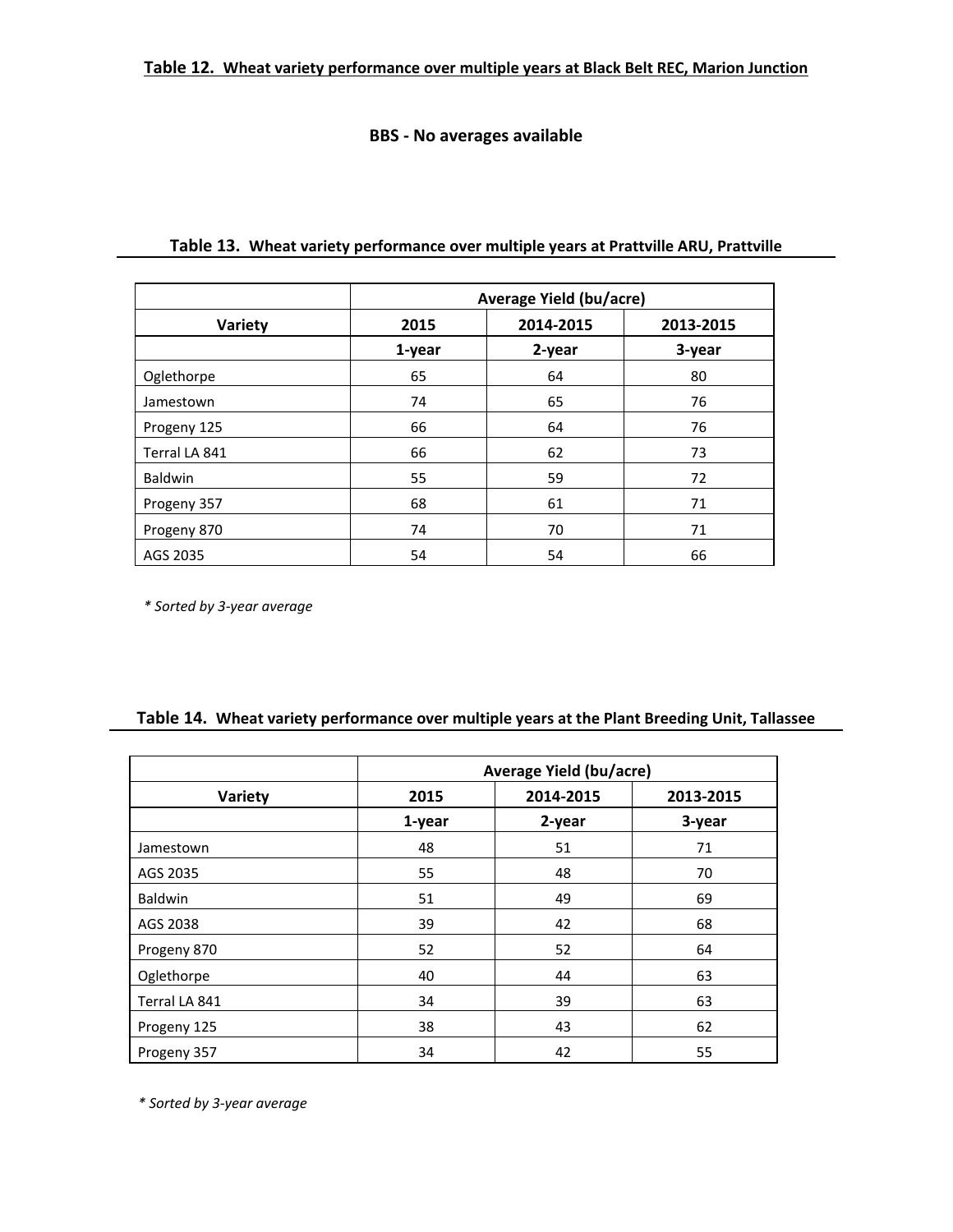|                 | Average Yield (bu/acre) |           |           |  |
|-----------------|-------------------------|-----------|-----------|--|
| Variety         | 2015                    | 2014-2015 | 2013-2015 |  |
|                 | 1-year                  | 2-year    | 3-year    |  |
| AGS 2035        | 72                      | 98        | 93        |  |
| AGS 2038        | 72                      | 97        | 92        |  |
| <b>USG 3120</b> | 63                      | 93        | 87        |  |
| Baldwin         | 66                      | 88        | 85        |  |
| Jamestown       | 65                      | 85        | 84        |  |
| Oglethorpe      | 49                      | 83        | 78        |  |
| Terral LA 841   | 51                      | 80        | 78        |  |
| Progeny 125     | 43                      | 68        | 59        |  |
| Progeny 870     | 51                      | 65        | 46        |  |
| Progeny 357     | 45                      | 52        | 39        |  |

**Table 15. Wheat variety performance over multiple years at Wiregrass REC, Headland**

*\* Sorted by 3‐year average*

# **Table 16. Wheat variety performance over multiple years at Brewton ARU, Brewton**

|                | Average Yield (bu/acre) |           |           |
|----------------|-------------------------|-----------|-----------|
| Variety        | 2015                    | 2014-2015 | 2013-2015 |
|                | 1-year                  | 2-year    | 3-year    |
| AGS 2038       | 58                      | 55        | 65        |
| AGS 2035       | 57                      | 54        | 61        |
| Oglethorpe     | 58                      | 50        | 59        |
| Terral LA 841  | 56                      | 56        | 59        |
| <b>Baldwin</b> | 54                      | 50        | 56        |
| Jamestown      | 53                      | 51        | 56        |
| Progeny 125    | 46                      | 45        | 49        |
| Progeny 870    | 39                      | 40        | 33        |
| Progeny 357    | 19                      | 32        | 29        |

*\* Sorted by 3‐year average*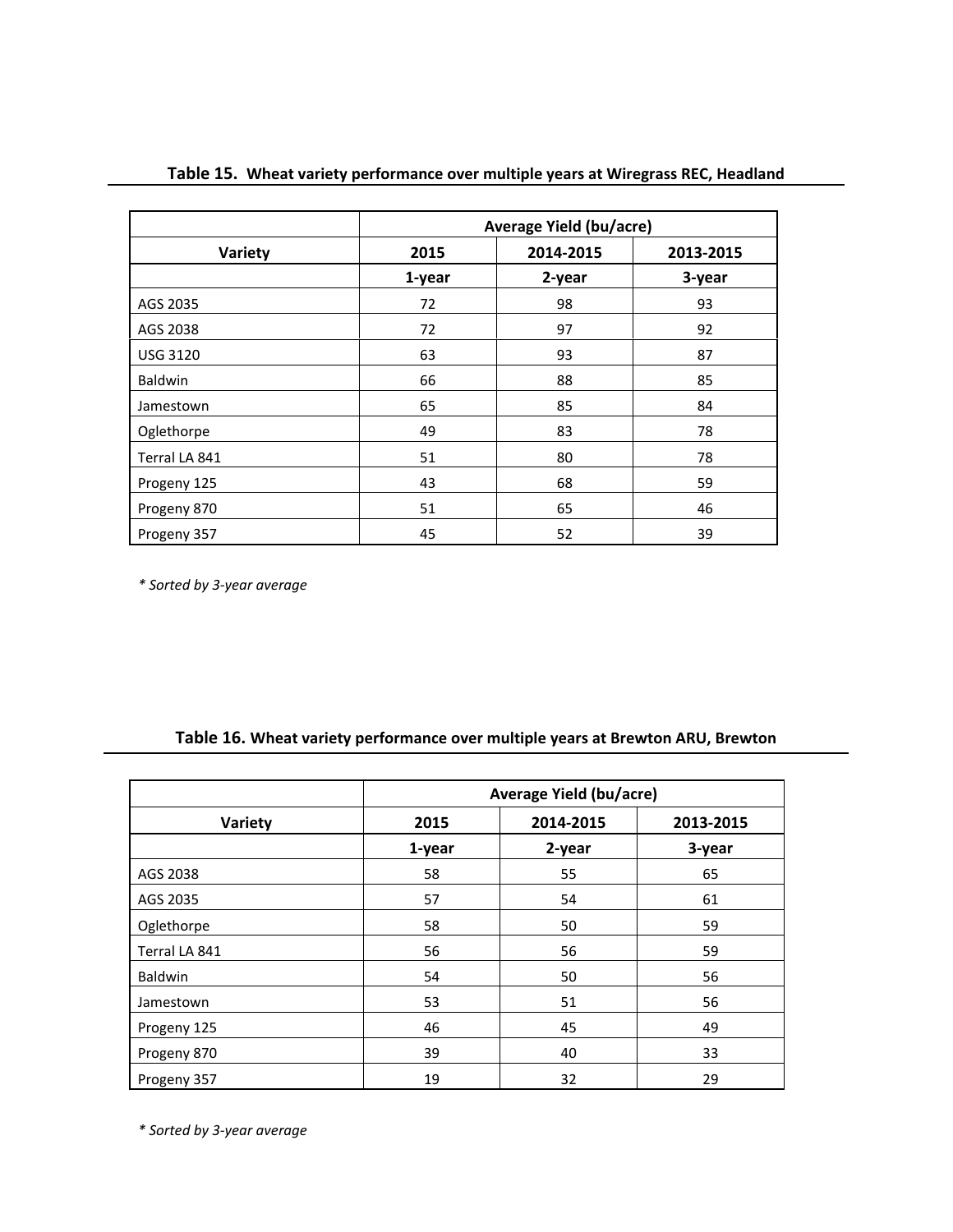|                 | Average Yield (bu/acre) |           |           |  |
|-----------------|-------------------------|-----------|-----------|--|
| Variety         | 2015                    | 2014-2015 | 2013-2015 |  |
|                 | 1-year                  | 2-year    | 3-year    |  |
| AGS 2035        | 53                      | 73        | 80        |  |
| <b>USG 3120</b> | 37                      | 64        | 73        |  |
| Jamestown       | 41                      | 68        | 72        |  |
| <b>Baldwin</b>  | 48                      | 64        | 70        |  |
| Progeny 125     | 31                      | 60        | 61        |  |
| Terral LA 841   | 25                      | 48        | 56        |  |
| Progeny 870     | 34                      | 62        | 47        |  |
| Progeny 357     | 4                       | 37        | 29        |  |

# **Table 17. Wheat variety performance over multiple years at Gulf Coast REC, Fairhope**

*\* Sorted by 3‐year average.*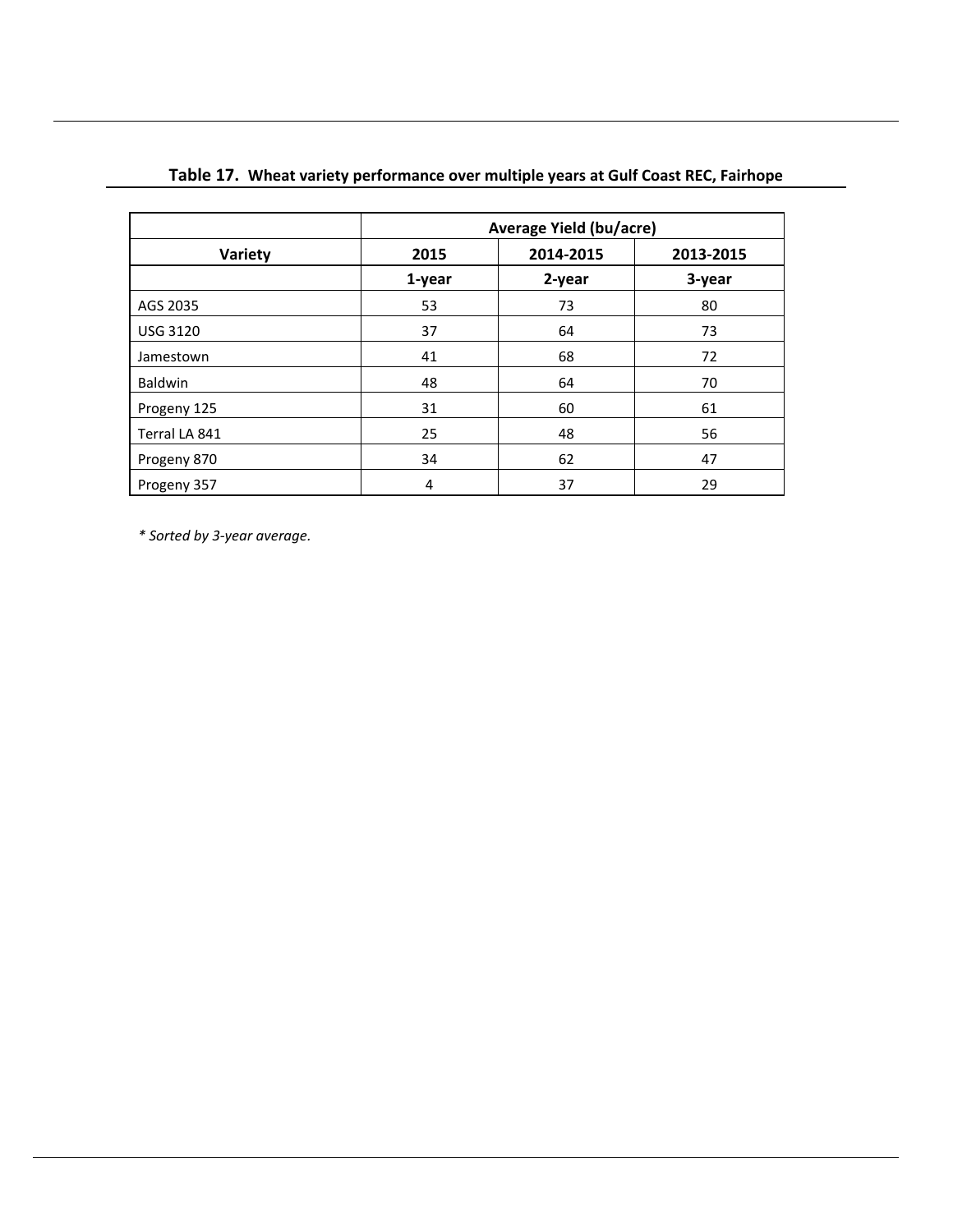# **2015 Alabama Oat Variety Trial Results**

| Planting Date: November 4 |                    | Harvest Date: June 15 |                    |
|---------------------------|--------------------|-----------------------|--------------------|
| Variety                   | <b>Test weight</b> | Yield                 | <b>Grain yield</b> |
|                           | lbs/bushel         | rank                  | bu/acre            |
| Horizon 270               | 34.7               | 1                     | 125                |
| Horizon 201               | 34.9               | $\overline{2}$        | 121                |
| Horizon 306               | 36.7               | 3                     | 119                |
| LA 07007SBSBSB-24         | 32.0               | 4                     | 114                |
| Florida 501               | 36.3               | 5                     | 92                 |
| LA 07007SBSBSB-18         | 33.2               | 6                     | 67                 |
| <b>Trial Mean</b>         |                    |                       | 106                |
| LSD (0.10)                |                    |                       | 19                 |
| CV (%)                    |                    |                       | 12                 |
| Pr                        |                    |                       | 0.0018             |

**Table 18. Performance of oat varieties at Tennessee Valley REC, Belle Mina**

Note: Moderate to severe lodging on all oat trials except Crossville.

| Planting Date: November 4 |                    | Harvest Date: June 15 |                    |
|---------------------------|--------------------|-----------------------|--------------------|
| Variety                   | <b>Test weight</b> | Yield                 | <b>Grain yield</b> |
|                           | lbs/bushel         | rank                  | bu/acre            |
| Florida 501               | 32.9               | 1                     | 152                |
| Horizon 270               | 35.9               | $\overline{2}$        | 145                |
| Horizon 201               | 36.0               | 3                     | 140                |
| Horizon 306               | 34.5               | 4                     | 135                |
| LA 07007SBSBSB-18         | 33.4               | 5                     | 129                |
| LA 07007SBSBSB-24         | 35.1               | 6                     | 114                |
| <b>Trial Mean</b>         |                    |                       | 136                |
| LSD (0.10)                |                    |                       | 15                 |
| CV (%)                    |                    |                       | 4.4                |
| Pr                        |                    |                       | 0.0002             |

**Table 19. Performance of oat varieties at Sand Mountain REC, Crossville**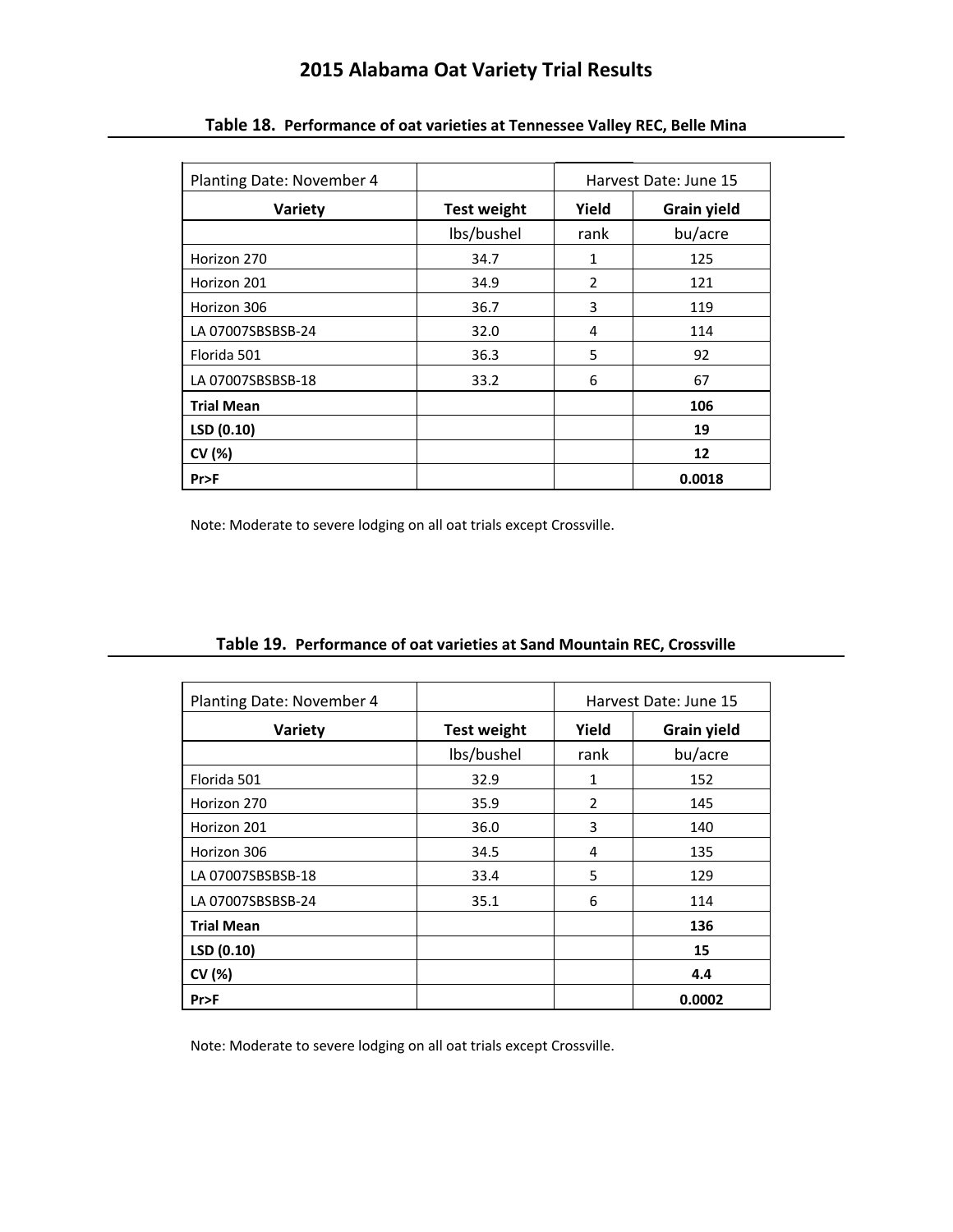| Planting Date: October 30 |                    | Harvest Date: June 10 |                    |
|---------------------------|--------------------|-----------------------|--------------------|
| Variety                   | <b>Test weight</b> | Yield                 | <b>Grain Yield</b> |
|                           | lbs/bushel         | rank                  | bu/acre            |
| Horizon 201               | 31.2               | 1                     | 84                 |
| FL720-R6                  | 32.1               | $\overline{2}$        | 68                 |
| LA 07007SBSBSB-18         | 31.6               | 3                     | 68                 |
| Horizon 306               | 32.7               | 4                     | 65                 |
| LA 07007SBSBSB-24         | 29.9               | 5                     | 63                 |
| Gerard 224                | 32.9               | 6                     | 63                 |
| Gerard 229                | 31.8               | 7                     | 61                 |
| Horizon 270               | 33.2               | 8                     | 61                 |
| FL03254 L1                | 32.0               | 9                     | 58                 |
| FL0772-R3                 | ٠                  | 10                    | 41                 |
| <b>Trial Mean</b>         |                    |                       | 63                 |
| LSD (0.10)                |                    |                       | 14                 |
| CV (%)                    |                    |                       | 16                 |
| Pr>F                      |                    |                       | 0.0144             |

**Table 20. Performance of oat varieties at Black Belt REC, Marion Junction**

Note: Moderate to severe lodging on all oat trials except Crossville.

| Planting Date: November 5 |                    |                | Harvest Date: June 11 |
|---------------------------|--------------------|----------------|-----------------------|
| Variety                   | <b>Test weight</b> | Yield          | <b>Grain Yield</b>    |
|                           | lbs/bushel         | rank           | bu/acre               |
| Gerard 224                | 31.6               | 1              | 132                   |
| Gerard 229                | 32.2               | $\overline{2}$ | 113                   |
| LA 07007SBSBSB-18         | 30.5               | 3              | 112                   |
| Horizon 306               | 31.0               | 4              | 112                   |
| Horizon 270               | 30.4               | 5              | 110                   |
| LA 07007SBSBSB-24         | 29.9               | 6              | 99                    |
| Horizon 201               | 29.9               | 7              | 97                    |
| FL0772-R3                 | 29.7               | 8              | 91                    |
| FL720-R6                  | 27.9               | 9              | 89                    |
| FL03254 L1                | 31.2               | 10             | 77                    |
| <b>Trial Mean</b>         |                    |                | 103                   |
| LSD (0.10)                |                    |                | 14                    |
| CV (%)                    |                    |                | 9.4                   |
| Pr>F                      |                    |                | 0.0001                |

# **Table 21. Performance of oat varieties at Prattville ARU, Prattville**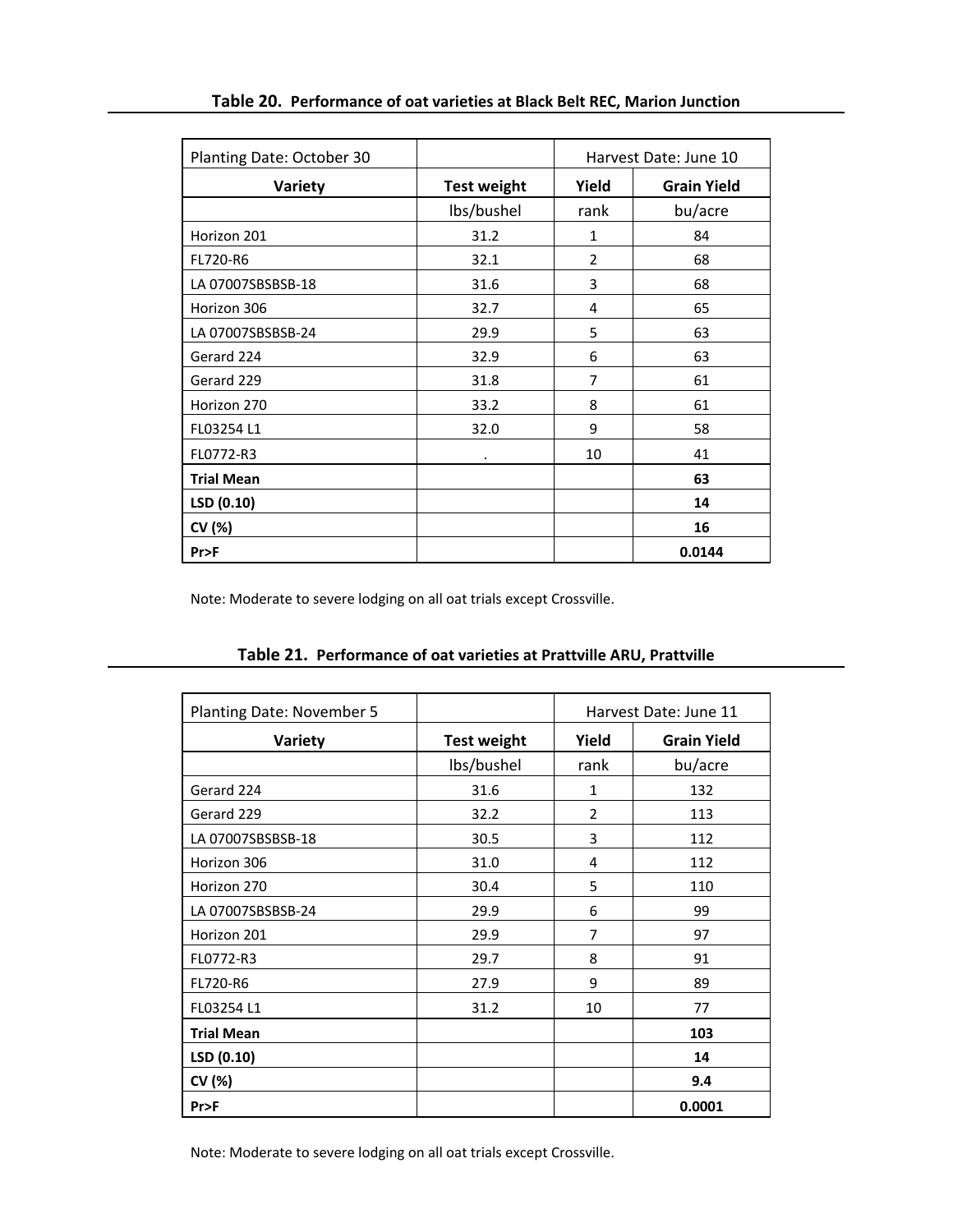| Planting Date: October 14 |                    | Harvest Date: June 3 |                    |
|---------------------------|--------------------|----------------------|--------------------|
| Variety                   | <b>Test weight</b> | Yield                | <b>Grain Yield</b> |
|                           | lbs/bushel         | rank                 | bu/acre            |
| Gerard 224                | 28.6               | $\mathbf{1}$         | 57                 |
| Gerard 229                | 30.7               | $\overline{2}$       | 48                 |
| LA 07007SBSBSB-24         | 27.8               | 3                    | 41                 |
| LA 07007SBSBSB-18         | 28.2               | 4                    | 39                 |
| Horizon 270               | 25.2               | 5                    | 35                 |
| Horizon 306               | 29.7               | 6                    | 29                 |
| Horizon 201               | 27.0               | 7                    | 26                 |
| FL0772-R3                 | 26.8               | 8                    | 25                 |
| FL720-R6                  | 26.5               | 9                    | 15                 |
| FL03254 L1                | 27.0               | 10                   | 12                 |
| <b>Trial Mean</b>         |                    |                      | 33                 |
| LSD(0.10)                 |                    |                      | 13                 |
| CV (%)                    |                    |                      | 28                 |
| Pr                        |                    |                      | 0.0002             |

Note: Moderate to severe lodging on all oat trials except Crossville.

| Planting Date: November 13 |                    | Harvest Date: May 29 |                    |
|----------------------------|--------------------|----------------------|--------------------|
| Variety                    | <b>Test weight</b> | Yield                | <b>Grain yield</b> |
|                            | lbs/bushel         | rank                 | bu/acre            |
| Horizon 270                | 31.4               | 1                    | 105                |
| Horizon 201                | 29.8               | 2                    | 96                 |
| <b>FL720-R6</b>            | 31.9               | 3                    | 93                 |
| FL03254 L1                 | 33.0               | 4                    | 91                 |
| LA 07007SBSBSB-18          | 31.5               | 5                    | 87                 |
| Horizon 306                | 33.5               | 6                    | 84                 |
| LA 07007SBSBSB-24          | 29.1               | 7                    | 82                 |
| FL0772-R3                  | 31.5               | 8                    | 82                 |
| <b>Trial Mean</b>          |                    |                      | 90                 |
| LSD (0.10)                 |                    |                      | <b>NS</b>          |
| CV (%)                     |                    |                      | 19                 |
| Pr                         |                    |                      | 0.7060             |

**Table 23. Performance of oat varieties at Wiregrass REC, Headland**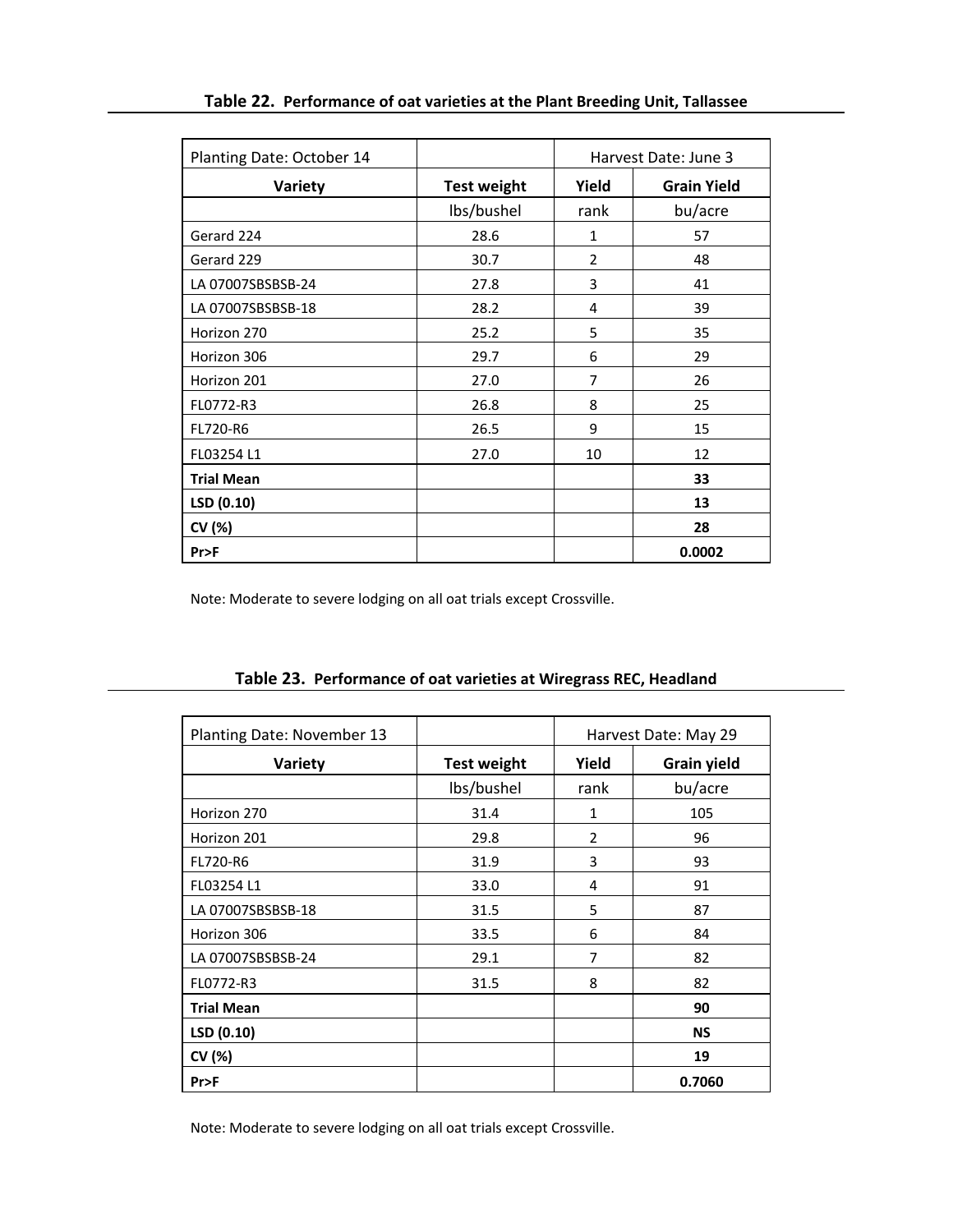| Planting Date: November 13 |                    | Harvest Date: May 20 |                    |
|----------------------------|--------------------|----------------------|--------------------|
| Variety                    | <b>Test Weight</b> | Yield                | <b>Grain Yield</b> |
|                            | lbs/bushel         | rank                 | bu/acre            |
| Horizon 201                | 29.1               | 1                    | 127                |
| Horizon 306                | 32.8               | 2                    | 123                |
| LA 07007SBSBSB-24          | 30.4               | 3                    | 107                |
| LA 07007SBSBSB-18          | 31.5               | 4                    | 106                |
| FL720-R6                   | 32.7               | 5                    | 99                 |
| Horizon 270                | 31.5               | 6                    | 97                 |
| FL0772-R3                  | 32.4               | 7                    | 88                 |
| FL03254 L1                 | 33.4               | 8                    | 71                 |
| <b>Trial Mean</b>          |                    |                      | 102                |
| LSD (0.10)                 |                    |                      | <b>NS</b>          |
| CV (%)                     |                    |                      | 26.2               |
| Pr                         |                    |                      | 0.2826             |

Note: Moderate to severe lodging on all oat trials except Crossville.

| Planting Date: November 14 |                    | Harvest Date: June 5 |                    |
|----------------------------|--------------------|----------------------|--------------------|
| Variety                    | <b>Test weight</b> | Yield                | <b>Grain Yield</b> |
|                            | lbs/bushel         | rank                 | bu/acre            |
| Horizon 201                | 27.4               | 1                    | 107                |
| LA 07007SBSBSB-24          | 28.6               | 2                    | 103                |
| Horizon 270                | 29.1               | 3                    | 98                 |
| LA 07007SBSBSB-18          | 30.1               | 4                    | 93                 |
| Horizon 306                | 28.7               | 5                    | 86                 |
| FL720-R6                   | 27.9               | 6                    | 70                 |
| FL0772-R3                  | 30.1               | 7                    | 63                 |
| FL03254 L1                 | 28.4               | 8                    | 38                 |
| <b>Trial Mean</b>          |                    |                      | 82                 |
| LSD(0.10)                  |                    |                      | 28                 |
| CV (%)                     |                    |                      | 24                 |
| Pr>F                       |                    |                      | 0.0085             |

**Table 25. Performance of oat varieties at Gulf Coast REC, Fairhope**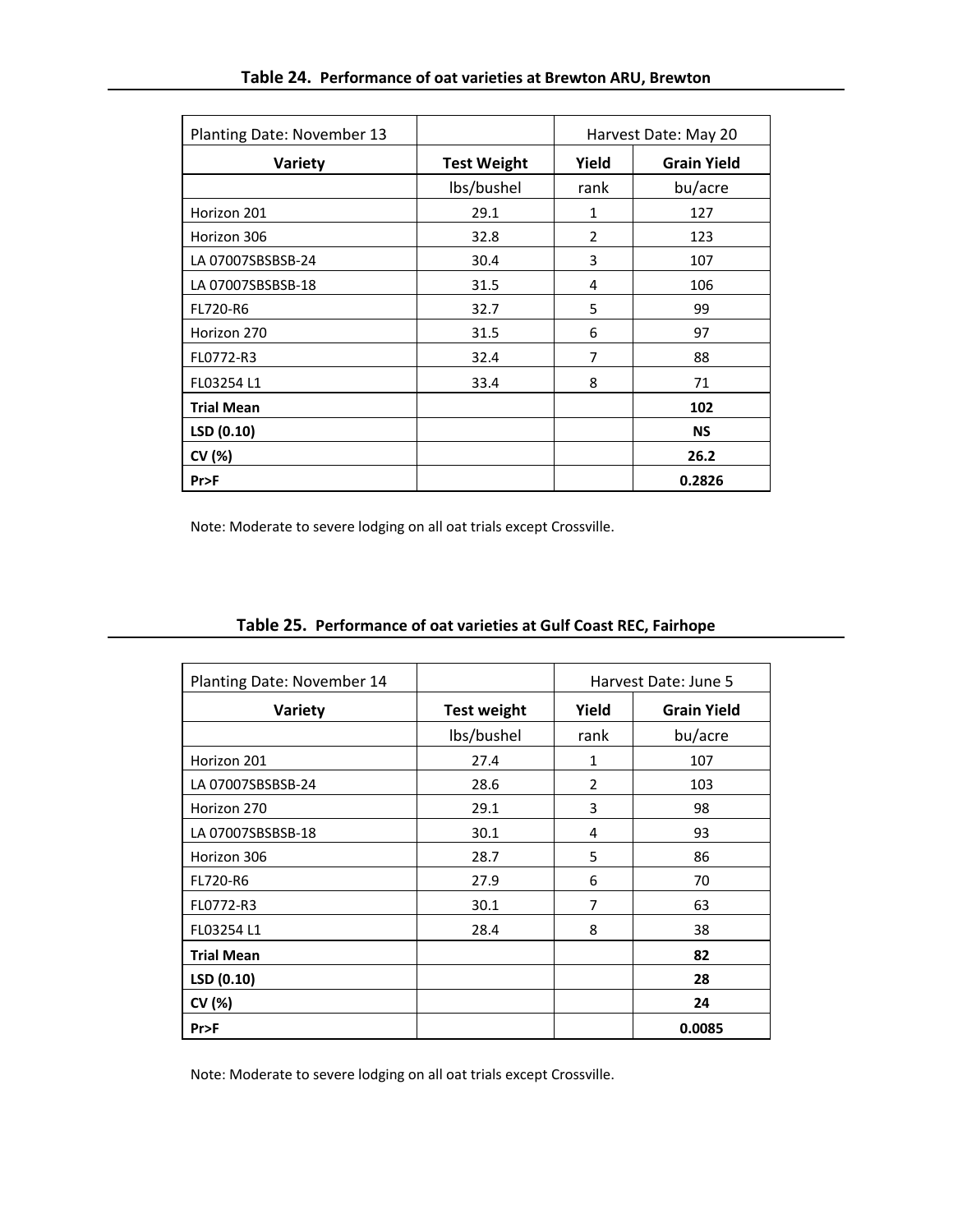# **2014‐2015 Grain Sources**

| Wheat                                                |                                       |
|------------------------------------------------------|---------------------------------------|
| Cultivar:                                            | Source:                               |
| AGS 2027, AGS 2035,                                  | <b>AGSouth Genetics</b>               |
| AGS 2038, AGS 2040                                   | Albany, Georgia                       |
|                                                      |                                       |
| Dixie McAlister, Dixie Extreme,                      | Cache River Valley Seed Co.           |
| Dixie Kelsey, DXEX 13-3*,                            | Cash, Arkansas                        |
| DXEX 15-1*, DXEX 15-2*                               |                                       |
|                                                      |                                       |
| DynaGro Baldwin                                      | Crop Production Services/DynaGro Seed |
| DynaGro Oglethorpe                                   | Bloomville, Ohio                      |
| DynaGro Savoy (GA 041052-11E51)                      |                                       |
|                                                      |                                       |
| <b>LCS 2564</b>                                      | Limagrain Cereal Seeds                |
|                                                      | Charlotte, North Carolina             |
|                                                      |                                       |
| Progeny 125, Progeny 357,                            | Progeny Ag Products                   |
| Progeny 410, Progeny 870,                            | Wynne, Arkansas                       |
| PGX 13-6*, PGX 14-3*, PGX 15-5*                      |                                       |
|                                                      |                                       |
| Oakes, SY Harrison,                                  | Syngenta Seeds, Inc.                  |
| SX 104*                                              | Cordova, Tennessee                    |
|                                                      |                                       |
| Terral LA 754, Terral LA 841,                        | Terral Seed Co.                       |
| Terral TV 8848, Terral TV 8861                       | Lake Providence, Louisiana            |
|                                                      |                                       |
|                                                      |                                       |
| AR00343-5-4*, AR01040-4-1*,                          | University of Arkansas                |
| ARGA04510-11LE24*                                    | Fayetteville, Arkansas                |
|                                                      |                                       |
| GA 03564-12E6*,                                      | University of Georgia                 |
| GA 04417-12E33*,                                     | Griffin, Georgia                      |
| GA 04434-12LE28*,                                    |                                       |
| GA 07163-12LE59*                                     |                                       |
|                                                      |                                       |
| Jamestown, Hilliard                                  | Virginia Crop Improvement Assn.       |
| VA 10W-96*, VA 11W-106*                              | Warsaw, Virginia                      |
| * Experimental line; not yet commercially available. |                                       |

# **Oats**

| Cultivar:                                            | Source:                            |
|------------------------------------------------------|------------------------------------|
| Gerard 224, Gerard 229                               | <b>Gerard Seed Company</b>         |
|                                                      | Washington, North Carolina         |
|                                                      |                                    |
| LA07007SBSBSB-18*,                                   | Louisiana State University         |
| LA07007SBSBSB-24*,                                   | Baton Rouge, Louisiana             |
|                                                      |                                    |
| Horizon 201, Horizon 270,                            | Plantation Seed Conditioners, Inc. |
| Horizon 306 (formerly LA05006)                       | Newton, Georgia                    |
|                                                      |                                    |
| FL720-R6*, FL03254 L1*,                              | University of Florida              |
| FL0772-R3*,                                          | Gainesville, Florida               |
| * Experimental line; not yet commercially available. |                                    |